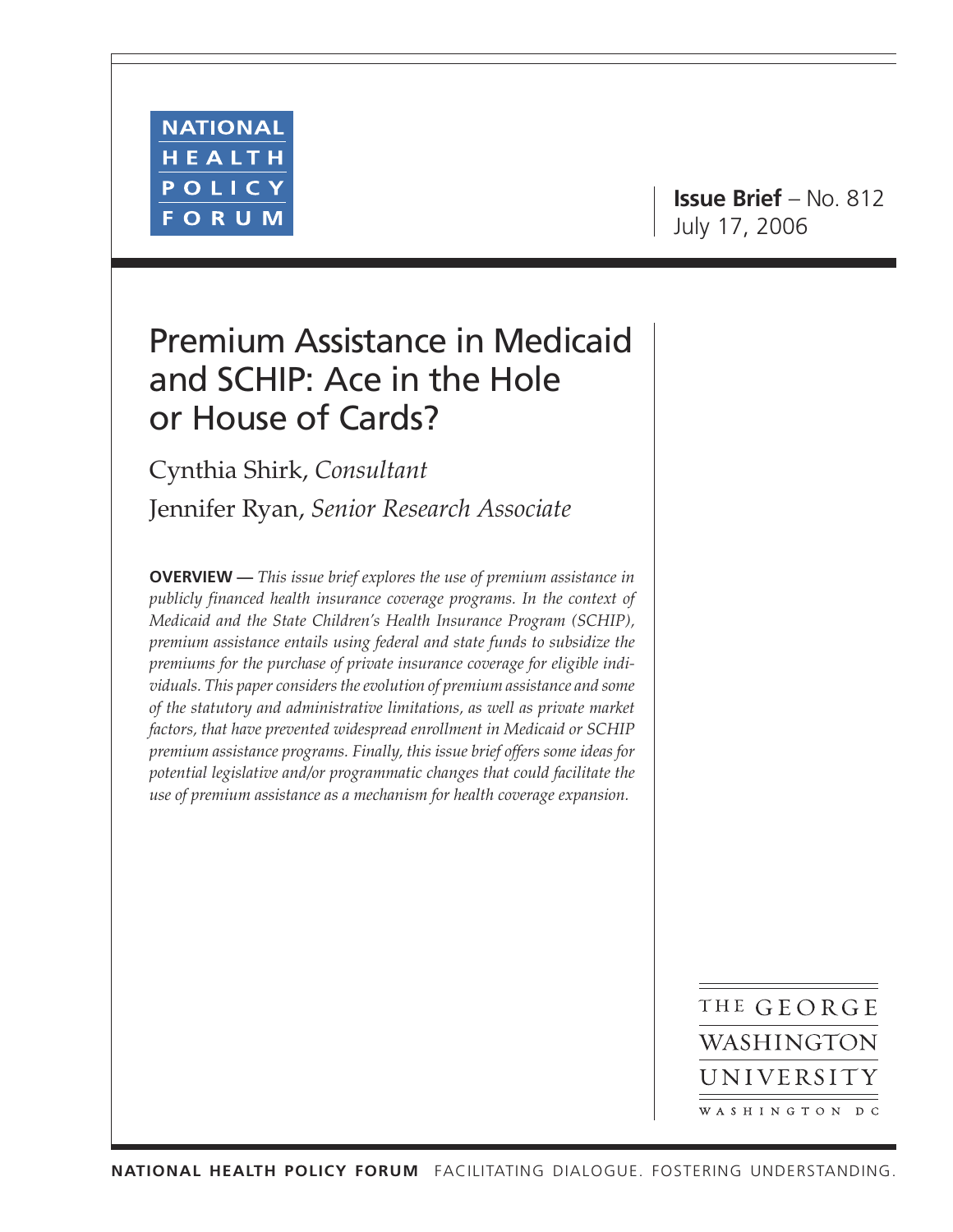# Premium Assistance in Medicaid and SCHIP: Ace in the Hole or House of Cards?

In times of ongoing budgetary pressures and rapidly rising health care costs, states and the federal government must continuously search for ways to deliver health care services to low-income individuals and families at as low a cost to the government as possible. Driven by this need to stretch resources, as well as by the ever-changing political and ideological climate, terms like "personal responsibility" and "consumer choice" have migrated from the world of welfare reform into the Medicaid and SCHIP vocabulary.

In the absence of national solutions to address the growing number of Americans without health insurance, states have been motivated to find, develop, and finance coverage strategies on their own. One result is an increasing interest in looking to the employer-based group health insurance market—the backbone of the health insurance system—as a mechanism for financing and delivering health coverage in cooperation with public funding. About 25 states are currently considering expanding coverage through employer mandates, and 13 states are considering legislation that would establish or study the feasibility of a universal health care plan.<sup>1</sup> Policymakers have theorized, for several years, that one way to more effectively reach the uninsured is to coordinate public and private sources of health financing. States and the federal government have increasingly pursued the use of Medicaid- and/or SCHIP-financed premium assistance for of the purchase of private health coverage, both as a source of program savings and to reach individuals who would not otherwise enroll in public programs. In theory, this practice saves government dollars by utilizing an employer contribution toward the cost of health coverage. In addition, many premium assistance (PA) programs require individual contributions via premiums and other cost-sharing requirements.

Some analysts object to the context in which PA programs are moving forward, noting that the shift toward the private market could result in more limited benefit packages and reduced access to care compared with traditional public programs. They further note that it is unclear whether premium assistance truly saves government dollars because private coverage usually is more costly than Medicaid or SCHIP coverage and provides less comprehensive benefits with higher out-of-pocket costs for families. Proponents, on the other hand, have argued that premium assistance holds

**National Health Policy Forum** Facilitating dialogue. Fostering understanding.

2131 K Street NW, Suite 500 Washington DC 20037

202/872-1390 202/862-9837 [fax] [nhpf@gwu.edu \[e](mailto:nhpf@gwu.edu)-mail] [www.nhpf.org \[w](http://www.nhpf.org)eb]

**Judith Miller Jones** *Director*

**Sally Coberly** *Deputy Director*

**Monique Martineau** *Publications Director*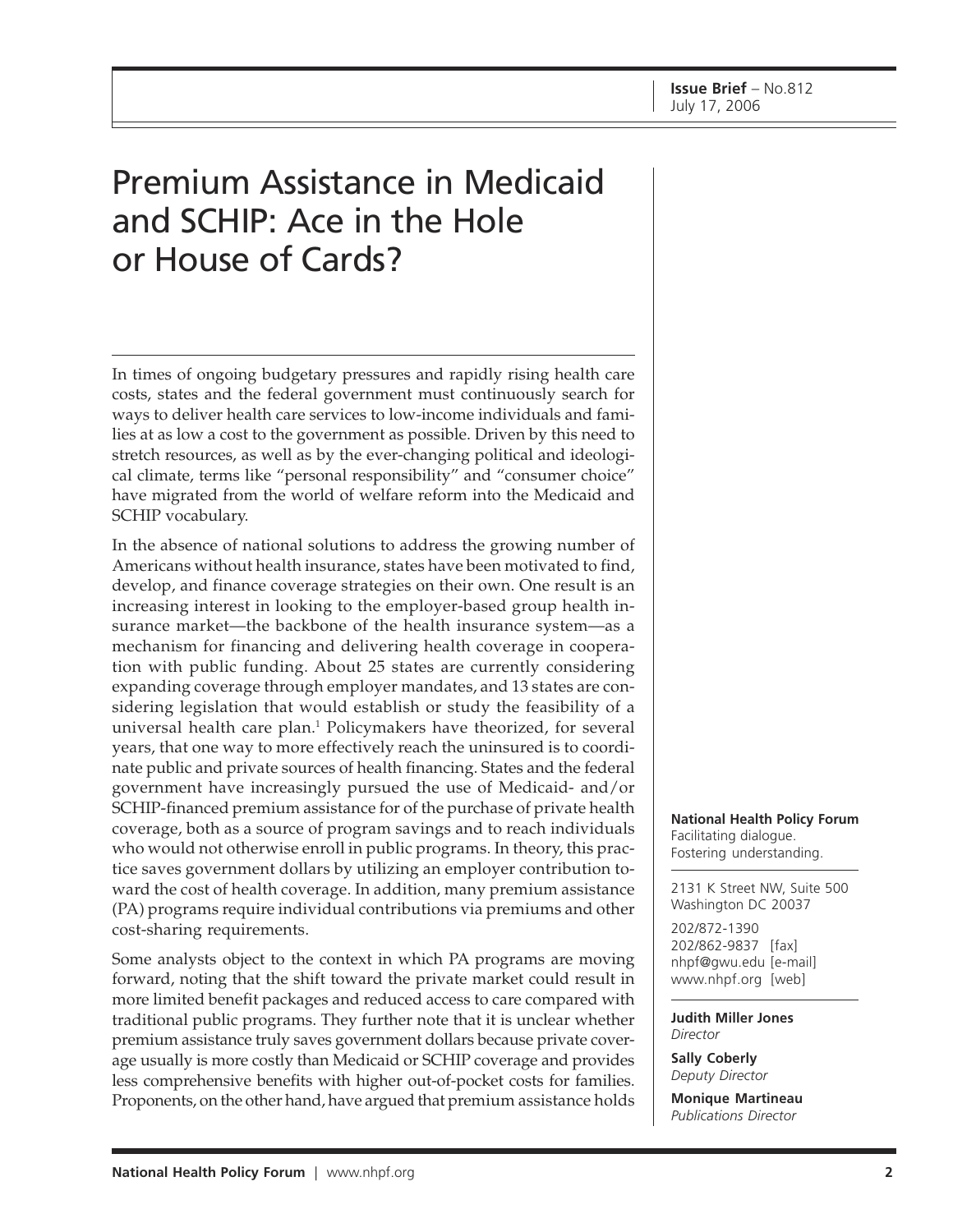promise in that it can serve as a mechanism to expand access to comprehensive employer-sponsored insurance (ESI) coverage for families who would not otherwise be able to afford it.

Indeed, PA programs may have a number of advantages in addition to the potential cost savings for state and federal governments. Over time, PA programs could strengthen the private insurance market and prevent Medicaid and SCHIP from substituting for private coverage by enrolling beneficiaries in the health coverage plans that are offered by their employers. Families who are unwilling to apply for Medicaid or SCHIP may be more likely to participate in PA programs that utilize private coverage available through their employers, and employers could even potentially benefit from healthier employees who miss work less often and may be less likely to change jobs.

The effectiveness of premium assistance as a mechanism for expanding coverage has been limited to date. There are at least 15 states operating some form of Medicaid or SCHIP premium assistance program, with enrollment numbers ranging from 61 individuals in the smallest program to over 30,000 in the largest (Table 1, next page). Overall, premium assistance enrollees constitute less than 1 percent of total enrollment in Medicaid and SCHIP and an even smaller portion of program spending.<sup>2</sup> This limited utilization is in part due to a number of factors (which will be discussed later) that have hindered the use of PA programs, not the least of which is the availability of ESI coverage among low-income populations.

Reliance on the employer-based system has been more challenging in some states and communities than in others. Many employers, particularly those operating small businesses with predominantly lower-wage employees, do not currently offer health coverage as a benefit to employees. In addition, ESI coverage is eroding across the board, albeit slowly, as premiums continue to rise. Between 2001 and 2004, the percentage of workers covered by employer health plans fell from 65 percent to 61 percent. During that same period, premiums increased 51 percent and employee contributions for family coverage grew by 49 percent.<sup>3</sup>

These rising premiums disproportionately affect individuals in lowerwage occupations. One-third of the uninsured are in families with incomes below \$20,000 per year, compared with 5.6 percent of workers earning \$50,000 or more. In one study, only 15 percent of uninsured workers said they were eligible for health benefits through their employer in 2004, and 19 percent reported they were working for a firm that offered coverage to some individuals but that they did not personally qualify. The remaining 66 percent of the uninsured reported that they did not have access to health insurance coverage.4 This lack of access to coverage has hindered some state efforts to get premium assistance off the ground and has important implications for program design. Iowa, for example, targets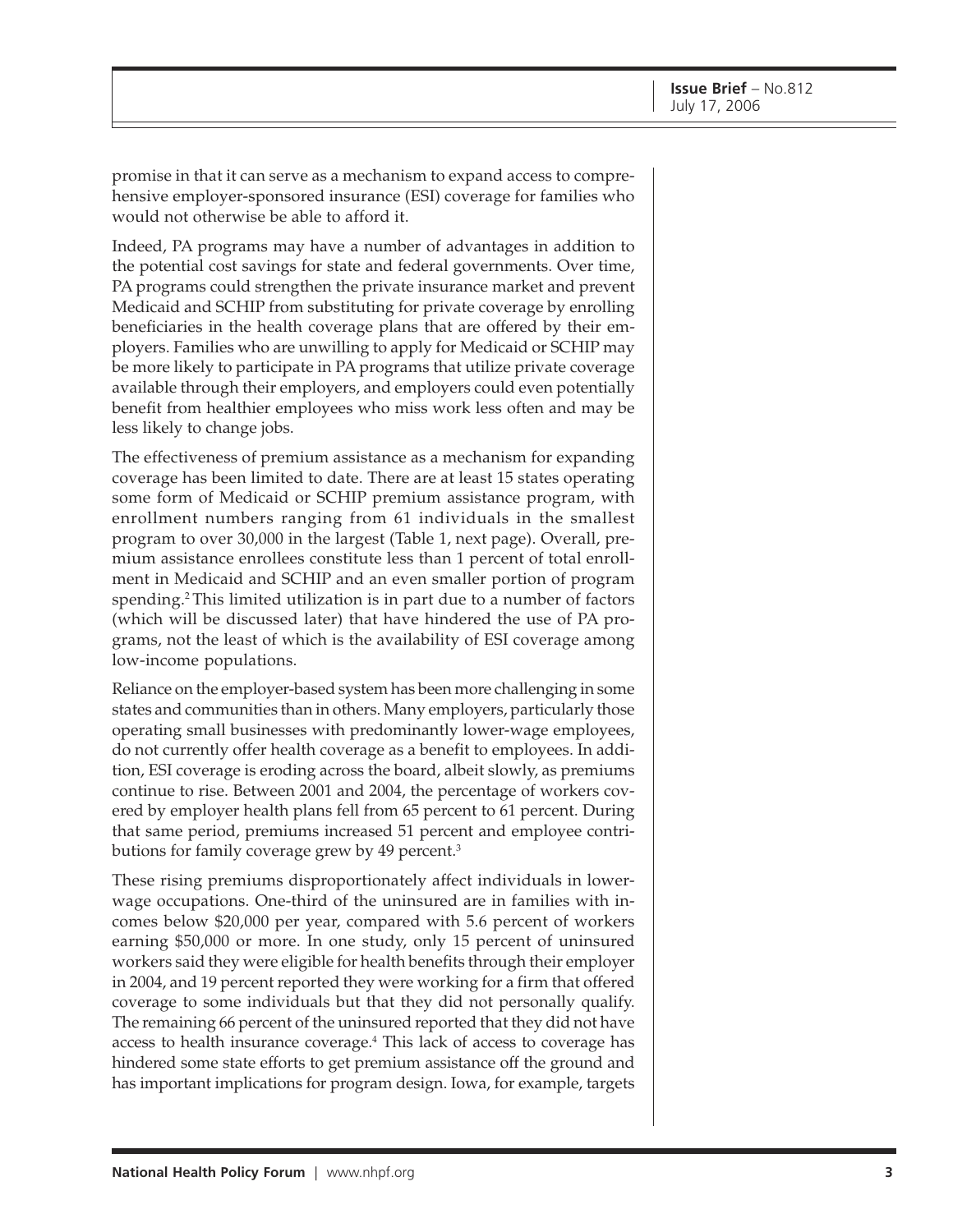|                                   | <b>State</b>                  | <b>Date Started</b> | Enrollment <sup>†</sup> | <b>Eligibility</b>                                                            |
|-----------------------------------|-------------------------------|---------------------|-------------------------|-------------------------------------------------------------------------------|
| <b>Section 1906</b>               | Iowa                          | 1991                | 9,211                   | All Medicaid eligibles                                                        |
| $(HIPP)*$                         | Pennsylvania                  | 1995                | 23,657                  | All Medicaid eligibles                                                        |
|                                   | Rhode Island                  | 2002                | 5,300                   | Parents to 185% FPL,<br>children to 250% FPL                                  |
|                                   | Texas                         | 1995                | 8,197#                  | All Medicaid eligibles                                                        |
| <b>Section 1115</b><br>(HIFA)     | Idaho                         | 2005                | <b>Not</b><br>reported  | Adults <sup>§</sup> and children to 185% FPL                                  |
|                                   | Illinois                      | 2002 <sup>1</sup>   | 2,409                   | Children and parents to 185% FPL                                              |
|                                   | Oklahoma                      | 2005                | 712                     | Adults <sup>§</sup> to 185% FPL                                               |
|                                   | Oregon                        | $2002**$            | 15,776                  | Adults <sup>§</sup> and children to 185% FPL                                  |
|                                   | New Mexico                    | 2005                | 4,509                   | Uninsured employed adults<br>to 200% FPL                                      |
|                                   | Utah <sup>++</sup>            | 2003                | 61                      | Uninsured adults to 150% FPL                                                  |
| <b>Section 1115</b>               | Maine (HIFA)                  | 2005                | 297                     | Childless adults to 100% FPL                                                  |
| and<br>Section 1906 <sup>‡‡</sup> | Massachusetts                 | 1998                | 33,318                  | Children to 200% FPL, parents to<br>133% FPL, adults <sup>§</sup> to 200% FPL |
|                                   | New Jersey (HIFA)             | 2001                | 770                     | Families to 200% FPL,<br>children to 350% FPL                                 |
|                                   | Virginia <sup>§§</sup> (HIFA) | 2005                | 1,629                   | Children to 200% FPL                                                          |
|                                   | Wisconsin                     | 1999                | 1,691                   | Children to 200% FPL,<br>families to 185% FPL                                 |

### **TABLE 1: Premium Assistance Programs in Medicaid and SCHIP, by Type**

\* *Only the largest Health Insurance Premium Payment (HIPP) programs are included in this chart. Several other states operate small HIPP programs directed only at high cost cases.*

- † *As of May 2006, unless otherwise indicated.*
- ‡ *As of March 2004.*
- § *Adults include those working for small employers and their spouses.*
- ¶ *Prior to federal approval of its Health Insurance Flexibility and Accountability (HIFA) waiver, Illinois operated a premium assistance program with state-only funds that began in 1998.*
- \*\* *Prior to federal approval of its HIFA waiver, Oregon operated a premium assistance program with state-only funds that began in 1998.*
- †† *Utah's premium assistance program, Covered at Work, was approved under section 1115 after the start of HIFA but is not technically considered a HIFA waiver.*
- ‡‡ *Massachusetts, New Jersey and Wisconsin section 1115 demonstrations were approved by CMS prior to the HIFA initiative. New Jersey later amended its demonstration under HIFA. Start dates for all states in this category reflect implementation of premium assistance under section 1115 demonstrations. States in this category cover all regular Medicaid eligibles, in addition to the expansion populations under section 1115 identified in this chart.*
- §§ *Virginia operated a premium assistance program under its SCHIP state plan prior to approval of its HIFA waiver.*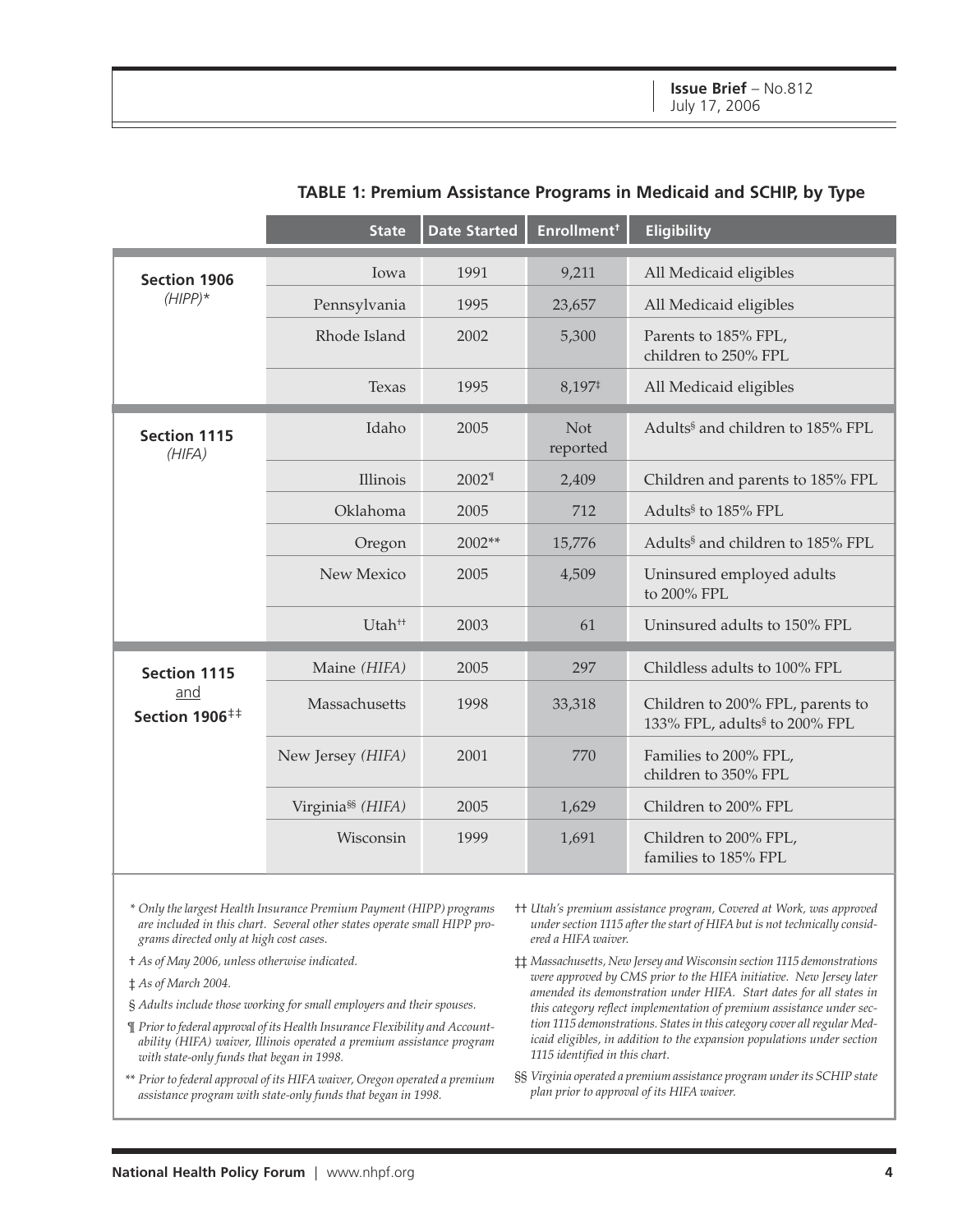its efforts primarily at large employers because they have found that small employers do not have the same ability to offer coverage. Oklahoma, on the other hand, provides subsidies to small employers to encourage more offers of coverage in that market.

### **THE EVOLUTION OF PREMIUM ASSISTANCE**

The concept of premium assistance is not new to Medicaid. States have been operating Health Insurance Premium Payment (HIPP) programs as authorized under section 1906 of the Medicaid statute for 15 years. Premium assistance was also included in the SCHIP statute in 1997, a result of bipartisan legislation designed to ensure that the new program reflected many of the elements found in the commercial insurance market. States and the Centers for Medicare & Medicaid Services (CMS) have also used the flexibility available through section 1115 waiver authority to facilitate the development of PA programs. Since the announcement of the Health Insurance Flexibility and Accountability (HIFA) initiative in 2001, CMS has been proactively requiring states to include a premium assistance component in all HIFA section 1115 waiver programs. CMS has relaxed certain benefit, cost-sharing, and cost-effectiveness requirements in an attempt to stimulate greater utilization of premium assistance. Table 2 compares the key requirements for each program type (see next page).

### **Medicaid Section 1906**

Premium assistance was first authorized in Medicaid by the Omnibus Budget Reconciliation Act (OBRA) of 1990 as a mechanism to reduce Medicaid spending. As originally enacted, section 1906 of the Social Security Act required states to identify cases in which enrollment in a group health plan would be cost effective for Medicaid-eligible individuals and also required such enrollment as a condition of Medicaid eligibility. It was believed that Medicaid spending would be reduced under this arrangement as some Medicaid costs would be offset by the employer contribution. However, a variety of administrative barriers, as well as the low number of eligible individuals with coverage available through an employer, prevented most states from utilizing this mechanism on a broad scale. As a result, the requirement was changed to a state option in the Balanced Budget Act (BBA) of 1997.

Medicaid-eligible individuals enrolled in premium assistance (HIPP) must receive the same benefit package and cost-sharing protections as any other Medicaid beneficiary. This is accomplished by providing "wrap-around" coverage that supplements the employer health plan benefits and cost sharing. The coverage offered through HIPP must be cost effective—that is, the Medicaid program's contribution toward employer coverage, including any wrap-around costs, must be no greater than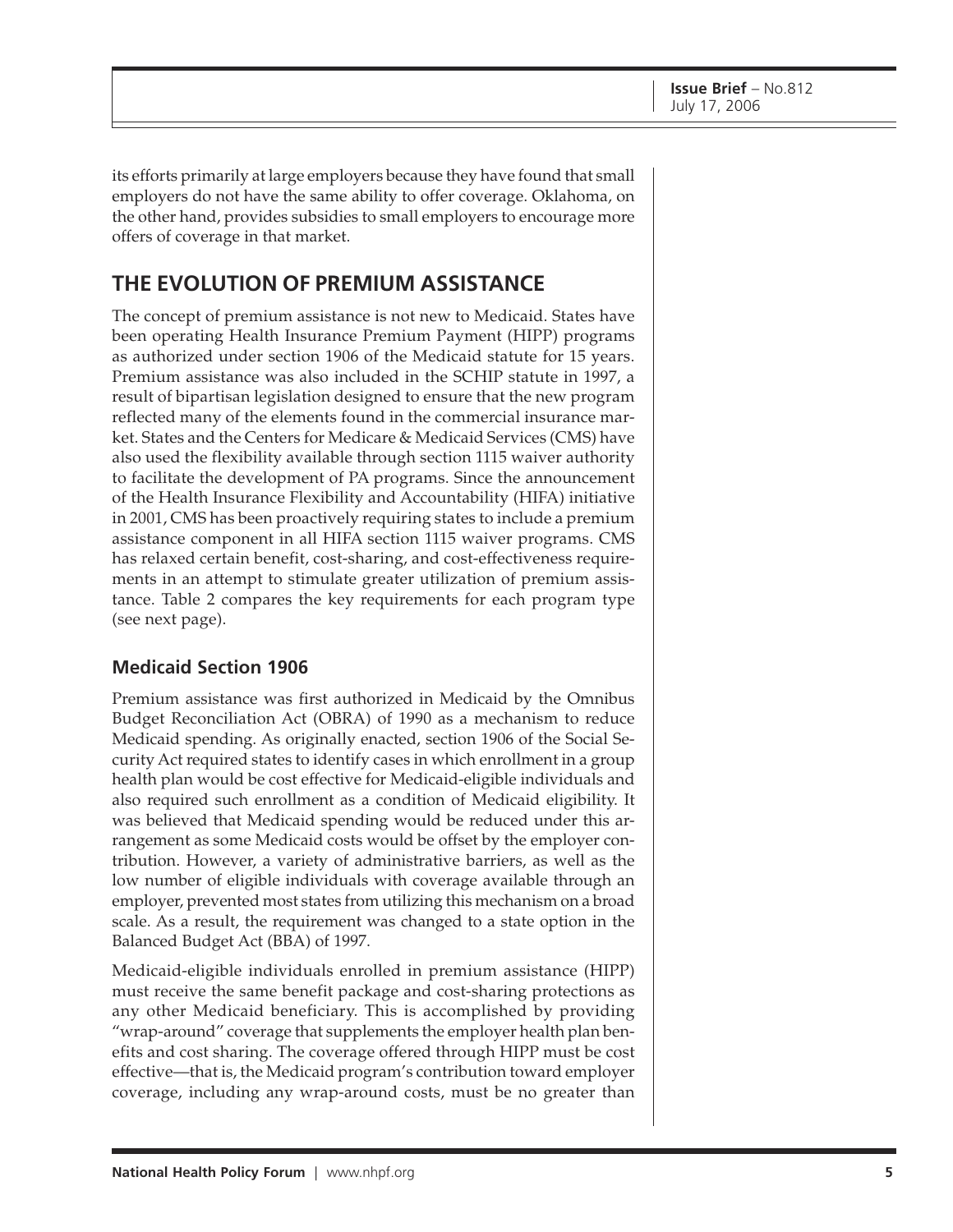|                              | <b>Medicaid HIPP</b>                                                                                                                                                                                                                             | <b>SCHIP</b>                                                                                                                                                                                                                                                                                                                                                                                                                            | <b>HIFA Demonstration Projects</b>                                                                                                                                                                                                |
|------------------------------|--------------------------------------------------------------------------------------------------------------------------------------------------------------------------------------------------------------------------------------------------|-----------------------------------------------------------------------------------------------------------------------------------------------------------------------------------------------------------------------------------------------------------------------------------------------------------------------------------------------------------------------------------------------------------------------------------------|-----------------------------------------------------------------------------------------------------------------------------------------------------------------------------------------------------------------------------------|
| Eligibility                  | All Medicaid eligibles.                                                                                                                                                                                                                          | Children above Medicaid levels up to state-specified<br>income limit (generally 200% FPL).                                                                                                                                                                                                                                                                                                                                              | As specified in project terms and conditions.                                                                                                                                                                                     |
| Insurance Status             | Insurance status does not affect eligibility.                                                                                                                                                                                                    | Not eligible if already enrolled in group health coverage.                                                                                                                                                                                                                                                                                                                                                                              | No specific standard.                                                                                                                                                                                                             |
| Enrollment<br>Mandatory      | Can be mandatory at state option.                                                                                                                                                                                                                | Can be mandatory at state option.                                                                                                                                                                                                                                                                                                                                                                                                       | premium assistance if no of supplementation of benefits.<br>Can be mandatory at state option. Optional populations<br>may be required to have choice of public coverage or                                                        |
| <b>Benefits</b>              | range of Medicaid benefits provided either<br>through ESI or wrap-around coverage.<br>Enrollees must have access to the full                                                                                                                     | grams must receive benefits meeting one of the SCHIP<br>benchmarks or Secretary-approved coverage,* either<br>Children covered through premium assistance pro-<br>through ESI or wrap-around coverage.                                                                                                                                                                                                                                  | populations. States may not have to provide any<br>No specific standard for optional and expansion<br>wrap-around coverage beyond ESI                                                                                             |
| Cost<br>Sharing <sup>†</sup> | Must be "nominal." Children are excluded<br>from cost sharing.                                                                                                                                                                                   | for children in the family must be counted toward the<br>Cannot exceed 5% of family income. Only cost sharing<br>cumulative cost-sharing maximum. Specific limits on<br>premiums and co-payments for families below 150%<br>FPL. No cost sharing for preventive care.                                                                                                                                                                   | No specific standard. CMS has not generally permit-<br>ted higher than nominal cost sharing for mandatory<br>Medicaid eligibles and has retained the 5% cap on<br>children's costs.                                               |
| Cost<br><b>Effectiveness</b> | program. Cost effectiveness can be measured on an individual or aggregate basis<br>States may enroll eligibles in ESI as long as the                                                                                                             | cost is not greater than the cost of coverage in the public                                                                                                                                                                                                                                                                                                                                                                             | No specific test required. Aggregate costs must not be<br>significantly higher than costs in the public program.                                                                                                                  |
| Non-Eligibles<br>Covering    | are available only for premium payments<br>States may enroll noneligible family mem-<br>obtain coverage for the Medicaid-eligible<br>family members. Federal matching funds<br>bers in ESI if cost effective and needed to<br>for non-eligibles. | cost effective (i.e., cost no more than to cover only eligible<br>children) and cannot substitute for private coverage.<br>waiver under Section 2105(c)(3). Coverage must be<br>States can purchase coverage in ESI for noneligible<br>family members by obtaining a family coverage                                                                                                                                                    | States may cover "optional" and "expansion" popula-<br>ulations, including childless adults. <sup>‡</sup> Coverage gener-<br>ally not permitted above 200% FPL unless state has<br>achieved significant coverage below that level |
| Employer<br>Contribution     | No minimum contribution.                                                                                                                                                                                                                         | States must identify a minimum contribution and<br>evaluate whether substitution is occurring.                                                                                                                                                                                                                                                                                                                                          | None specified.                                                                                                                                                                                                                   |
| Substitution<br>(Crowd-Out)  | No requirement.                                                                                                                                                                                                                                  | Eligible children must not have been covered by group<br>health insurance for the six months before enrollment<br>in the premium assistance program; reasonable ex-<br>ceptions permitted                                                                                                                                                                                                                                               | None specified                                                                                                                                                                                                                    |
| benefits plan.<br>$\star$    |                                                                                                                                                                                                                                                  | As outlined in the June 2001 SCHIP regulations, Secretary-approved coverage can include (but is not limited to) comprehensive coverage for children offered by the state under a Medicaid section 1115 waiver,<br>coverage that is the same as the coverage provided to children under the Madicaid state plan, and coverage the state demonstrates to be substantially equivalent to or greater than coverage under a benchmark health |                                                                                                                                                                                                                                   |

Comparison of Premium Assistance Program Statutory Requirements **Comparison of Premium Assistance Program Statutory Requirements TABLE 2**

*benefits plan.*

+ Premium and copayment requirements for Medicaid are found at 42 CFR 447.50 through 447.58. The requirements for SCHIP are found at 42 CFR 457.540 and 42 CFR 457.555. *Premium and copayment requirements for Medicaid are found at 42 CFR 447.50 through 447.58. The requirements for SCHIP are found at 42 CFR 457.540 and 42 CFR 457.555.*

‡ HIFA defines optional populations as individuals who could be covered under a Medicaid or SCHIP state plan at state option and expansion populations as those who could not otherwise be covered under Medicaid<br>or SCHIP. It *HIFA defines optional populations as individuals who could be covered under a Medicaid or SCHIP state plan at state option and expansion populations as those who could not otherwise be covered under Medicaid or SCHIP. It should be noted that the DRA of 2005 includes a prohibition on the use of SCHIP funds for coverage of childless adults. The provision is applied prospectively, so states with existing approval to do so may continue claiming federal matching funds for this population.*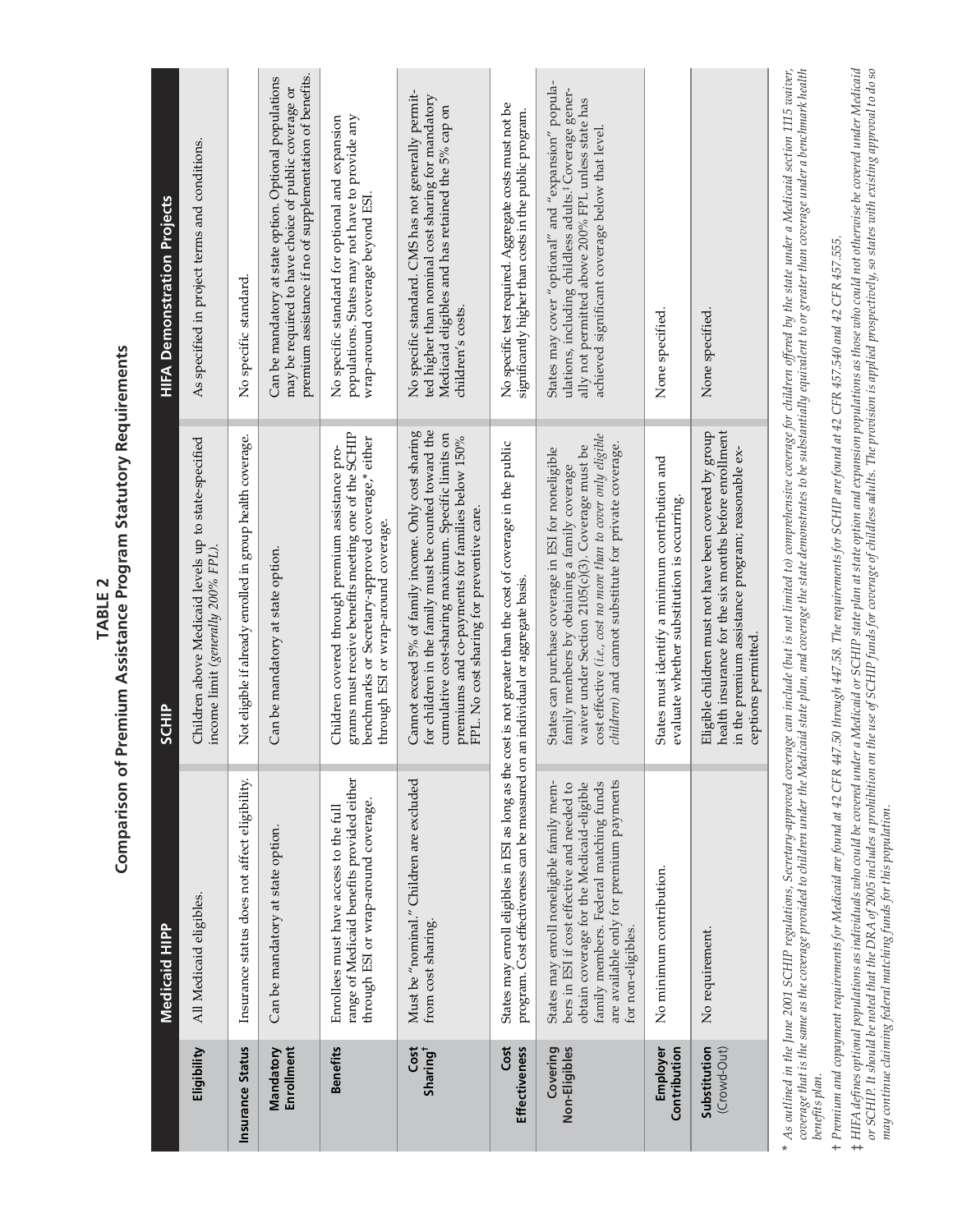what the state would have otherwise spent through the direct coverage program. States may also enroll family members who are not eligible for Medicaid in employer coverage when that enrollment is necessary to achieve coverage of Medicaid-eligible family members.<sup>5</sup> For example, Medicaid can pay premiums for a noneligible parent to enroll in an employer health plan so that a Medicaid-eligible child can be enrolled in that plan. However, noneligible family members do not receive any wrap-around benefits.

In most states, HIPP has been used primarily to target Medicaid-eligible individuals with high medical expenses, such as individuals with HIV/ AIDS. However, the four states that operate the largest premium assistance programs under the HIPP authority—Iowa, Pennsylvania, Rhode Island and Texas—do not limit their programs to high-cost eligibles. In fact, the majority of enrollees in these states are families and children, which may be a major contributor to the programs' relative success. Several other states' PA programs began as HIPP programs but have since used the section 1115 waiver authority to utilize the increased flexibility and expand program enrollment.

Rhode Island was one of the first states to design and implement a premium assistance program that utilized the Medicaid HIPP authority

within its section 1115 waiver program, better known as RIte Care. The premium assistance component, called RIte Share, provides an example of a small state's ability and willingness to be nimble by recognizing problems and making program improvements quickly and effectively. Rhode Island learned from other states' attempts at obtaining employer participation and corresponding employee enrollment and has realized a substantial amount of program savings as a result.

The RIte Share program is mandatory for all Medicaid enrollees with access to employersponsored health coverage. The state provides "wrap-around" benefits to cover those that are not included under the employer health plan, up to the level of benefits provided in RIte Care, and reimburses individuals for any premiums required by the employer plan that exceed Medicaid levels. The state reimburses providers for copayments on behalf of RIte Share enrollees. Rhode

**Premium Assistance Snapshot: Rhode Island's RIte Share**

Island's Department of Health Services targeted marketing efforts at employers who were already offering employersponsored coverage. (The rate

of employer coverage in Rhode Island is high— 77 percent—and many of those employees who work for small or low-wage firms that do not offer coverage are eligible for RIte Care.)

The state has made several mid-course adjustments to RIte Share that have dramatically increased its success. Like many other states with PA programs, Rhode Island initially paid the enrollee's premium directly to his or her employer, who then paid the premium to the health plan. While this process avoided the need for employee payroll deduction, employers perceived it as administratively challenging. In late 2001, the state began to reimburse employees directly for the family's share of cost of the coverage, taking the burden off the employer. As a result, employer participation increased dramatically and, between January and June 2002, enrollment jumped from 275 to over 2,000. Enrollment has since reached more than 5,000 individuals.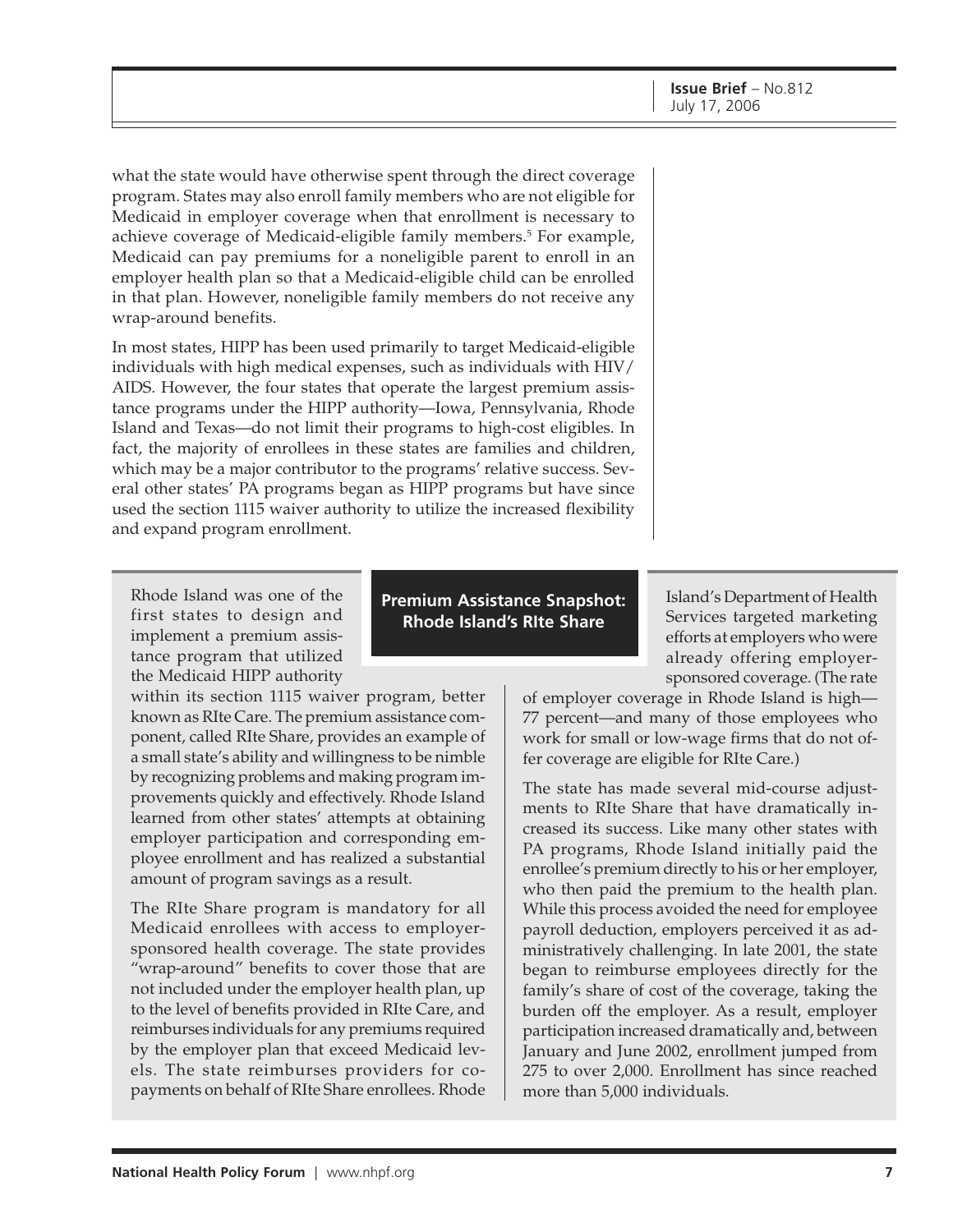### **Premium Assistance and SCHIP**

The enactment of the bipartisan legislation authorizing the SCHIP program in the BBA of 1997 included provisions designed to encourage increased public-private interaction. The legislation permits states to provide coverage to children and families eligible for SCHIP by subsidizing group health plan premiums. The rules on premium assistance for separate (non-Medicaid) child health programs under SCHIP require that eligible children receive one of the benchmark benefit packages, an actuarially-equivalent benefit package, or a "secretary-approved" benefit package as identified in federal statute.<sup>6</sup> States also have the option to supplement, or wrap around, the benefits offered by the group health plans when those plans do not meet the SCHIP benchmark requirements. Cost sharing must be "nominal" as defined in the SCHIP regulations for children with family incomes at or below 150 percent of the federal poverty level (FPL), and charges may not exceed 5 percent of the family's income for children of all income levels.

Like Medicaid, SCHIP premium assistance programs must be determined to be cost effective, meaning the cost of covering the children through ESI must not exceed the amount it would cost to cover eligible children through the state's direct-coverage SCHIP program. However, in a significant departure from Medicaid, states with separate SCHIP programs must apply for a special waiver when noneligible family members are to be covered and meet a stricter cost-effectiveness test. Under this "family coverage waiver," the cost of covering both eligible and noneligible family members must not exceed the cost of covering only the SCHIP-eligible children. This test has proven to be virtually impossible to meet because of high premium costs in the private market. The theory that the employer contribution would be sufficient to reduce the family premium below the cost of covering the children alone has not proven to be valid.

The SCHIP regulations also require that PA programs have procedures in place that are designed to prevent SCHIP from substituting for private coverage, commonly known as "crowd out." Children must not have had coverage under a group health plan during the six months prior to enrollment; this six-month waiting period is intended to discourage parents from dropping existing coverage in favor of SCHIP.7 However, reasonable exceptions are permitted, including cases of economic hardship.

Programs operating under SCHIP authority have been extremely limited. Maryland and Virginia are the only two states that have operated PA programs under an approved SCHIP state plan.<sup>8</sup> Maryland's legislature terminated the program as of July 1, 2003, because of low enrollment and high administrative costs. Virginia's program operated for a number of years with very low enrollment. In 2005, Virginia made changes to its program under a HIFA waiver and, although enrollment has grown, SCHIP children continue to make up only 14 percent of the total population receiving premium assistance in the state.<sup>9</sup> Covering only children (as opposed to whole families) within a narrow band of eligibility appears to be a contributing factor to low enrollment for both states.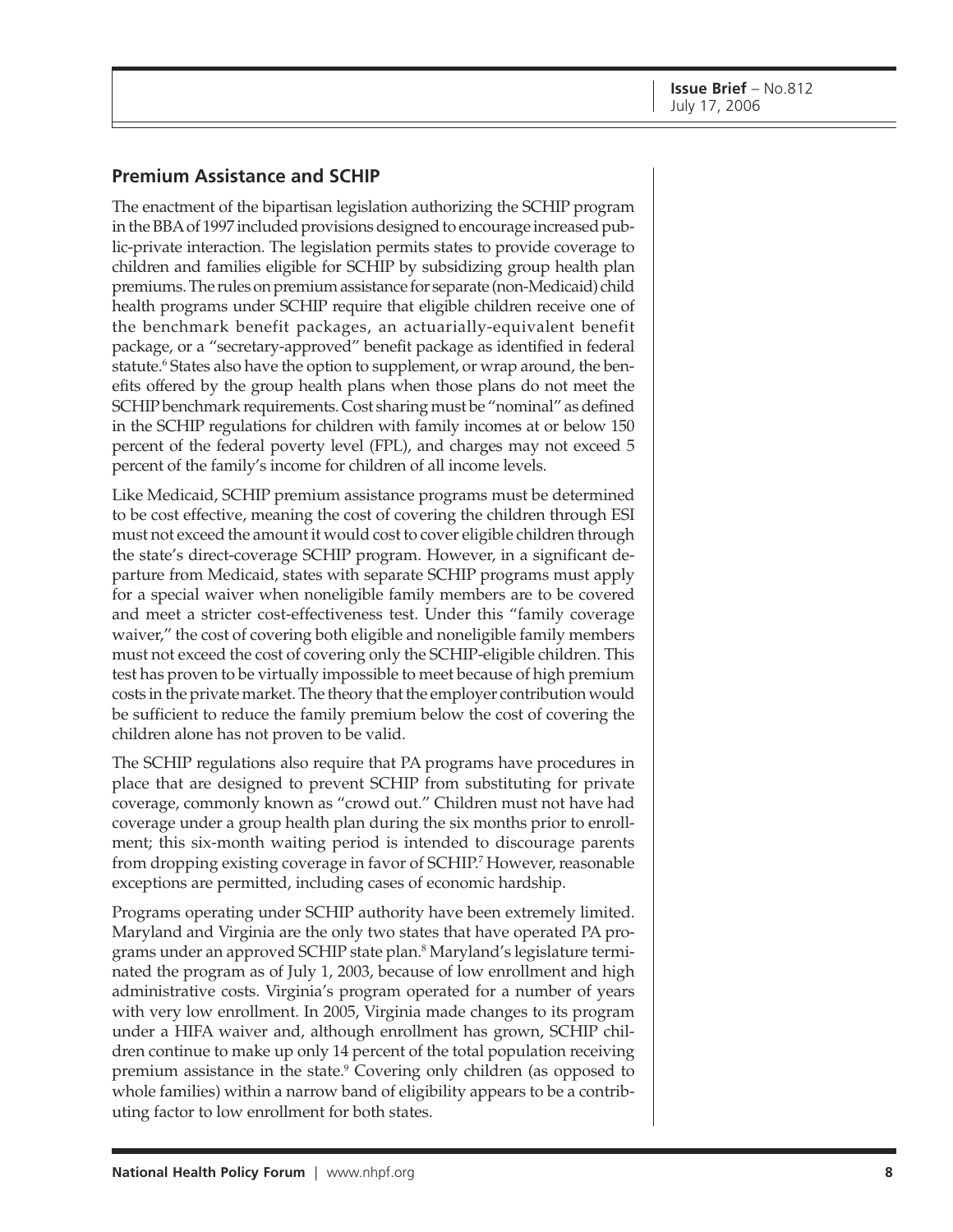### **Premium Assistance Through Section 1115 Waivers**

States have more successfully used the flexibility available through section 1115 demonstration projects, including HIFA waivers, to implement PA programs.<sup>10</sup> Premium assistance programs that operate under section 1115 authority are not required to meet some of the Medicaid and SCHIP requirements that have impeded enrollment. Waiver authority is also desirable because section 1115 allows states to provide coverage to people (such as parents or childless adults) who are not otherwise permitted to be covered under the Medicaid and SCHIP statutes.<sup>11</sup>

Beginning in the mid-1990s, a few states sought the flexibility available through section 1115 demonstration projects to implement PA programs.<sup>12</sup> These states generally wanted to expand coverage to whole families rather than only those individuals who met the Medicaid eligibility criteria and also wanted to include the newly eligible SCHIP children in their expanded Medicaid populations. The Health Care Financing Administration (HCFA,

now CMS) required the premium assistance components of these Medicaid demonstrations to follow the SCHIP statute and related guidance, which provided somewhat more flexibility than Medicaid in terms of benefit package and permis-

sible cost sharing for children in the expansion groups. The demonstrations also followed SCHIP guidance for crowd out prevention procedures. Despite these small increases in flexibility, program growth has remained slow and states have struggled to balance the need and desire to pursue this source of potential savings with the programmatic and administrative challenges created by the governing statute, regulations, and policy.

Under the HIFA initiative, CMS goes one step further by requiring states to include premium assistance as part of their project proposals. HIFA offers greater flexibility in implementing PA programs than had been approved in previous demonstrations. States are no longer required to comply with all of the benefits, cost-sharing, and cost-effectiveness requirements that had previously deterred some states from pursuing PA programs. For example, in the Illinois HIFA waiver program, group health plans do not have to meet the specific benefit or cost-sharing requirements for either Medicaid or SCHIP, and the state is not required to provide wrap-around benefits.13 Enrollees receive the benefits covered by the employer plan and pay the applicable cost sharing. However, CMS required as part of the demonstration approval that families have a choice of whether to enroll in their employer's group health plan or the state's public program. Similarly, Massachusetts and New Jersey have modified some features of their existing section 1115 demonstration projects in order to utilize the increased flexibility under HIFA. In fact, Massachusetts will use the coverage expansion included in its Medicaid section 1115 waiver as a building block for its recently enacted universal coverage plan. The expansion will help

## **HIFA offers greater flexibility in implementing premium assistance programs than had been approved in previous demonstrations.**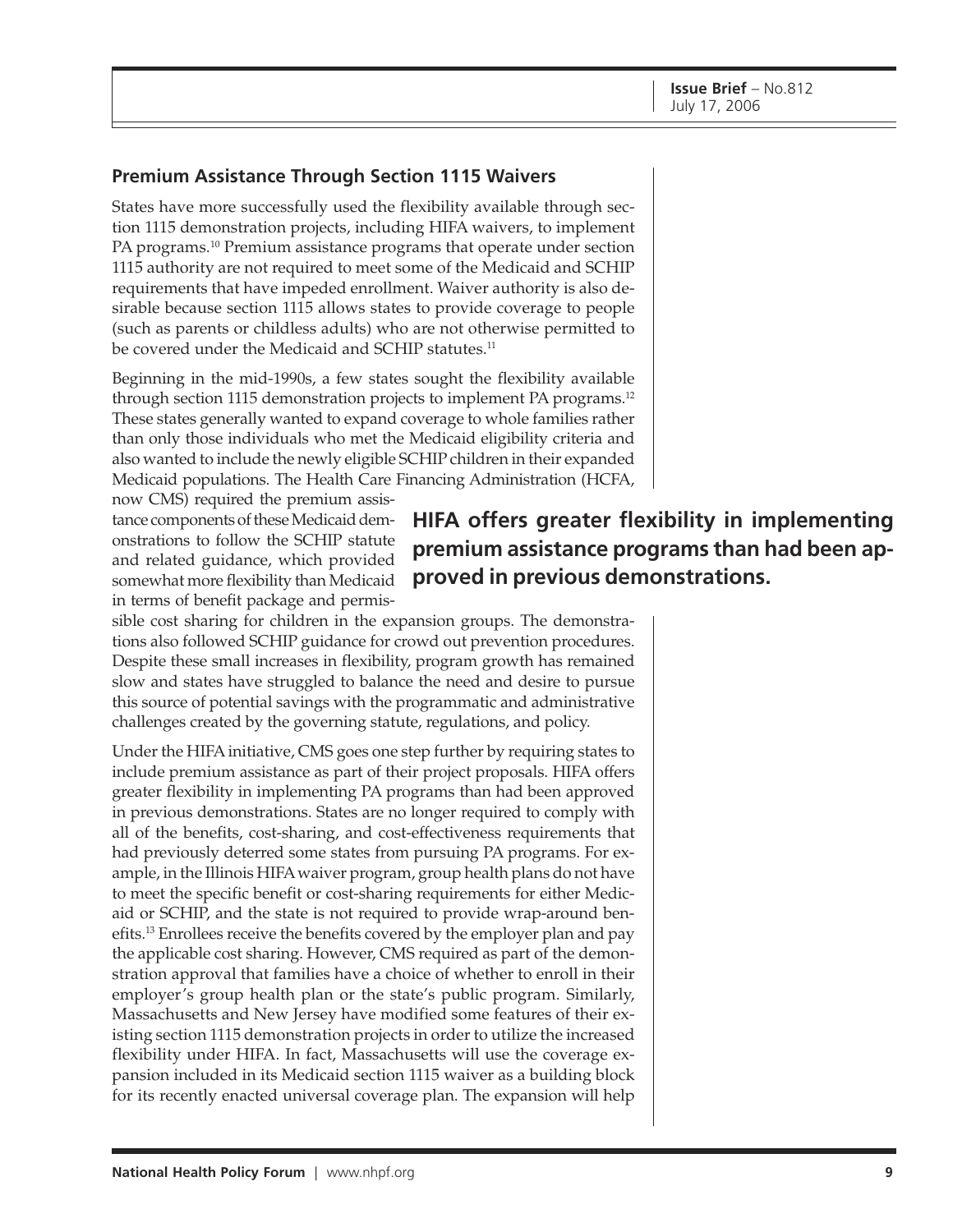low-income individuals meet the individual mandate, which requires all Massachusetts residents to obtain health insurance coverage. For those with higher incomes, the plan includes several insurance market reforms and broad-based state subsidies designed to make it easier for individuals to afford private coverage.

In the early years of the HIFA initiative, despite CMS's keen interest in premium assistance, only four states—Illinois, Oregon, New Mexico, and Utah—included premium assistance components as a central part of the demonstration design. Oregon and Illinois refinanced and expanded existing state-funded PA programs. Oregon has had the most success with its program, where enrollment has recently grown to almost 16,000 people. New Mexico delayed implementation of its program until 2005, largely due to a change of administrations in the state. Utah has implemented its PA program, but it has enrolled only 61 individuals thus far.

In order to meet the PA component requirement, several other states negotiated plans to conduct feasibility studies rather than actually pursuing PA programs. Interestingly, the results of the feasibility studies in Arizona, Colorado, and California indicated several implementation barriers, including limited availability of ESI for low-wage workers, rapidly rising premium and cost-sharing requirements, along with a variety of administrative challenges for the states.14 Consequently, those three states have not yet moved forward in implementing PA programs.

More recently, several states have expressed interest in pursuing PA programs under HIFA and have voluntarily included implementation plans as part of their waiver proposals. Oklahoma's recently implemented PA program, O-EPIC, helps small business owners with 25 or fewer employees purchase health insurance in the private market for employees who earn less than 185 percent of the FPL. Thus far, 369 businesses and over 700 people have been enrolled. Arkansas has received approval for a demonstration centered around a public-private partnership that relies heavily on the ESI market. Eligible employers (those with 2 to 500 employees) will voluntarily participate in the program but will be required to provide coverage to 100 percent of their employees, regardless of income. In order to reduce the effect of crowd out, the program will be limited to employers who have not offered health insurance coverage to their employees as a group benefit for the 12 months prior to their decision to participate in the program. The state is also exploring the feasibility of extending eligibility to individuals who are not affiliated with participating employers for phase II of the demonstration. The state estimates potential coverage of up to 80,000 enrollees through the demonstration.15

### **But Does It Save Money?**

Limited information is available to show conclusively that premium assistance saves state and federal dollars. Any estimates of cost effectiveness must be viewed with caution because each state calculates cost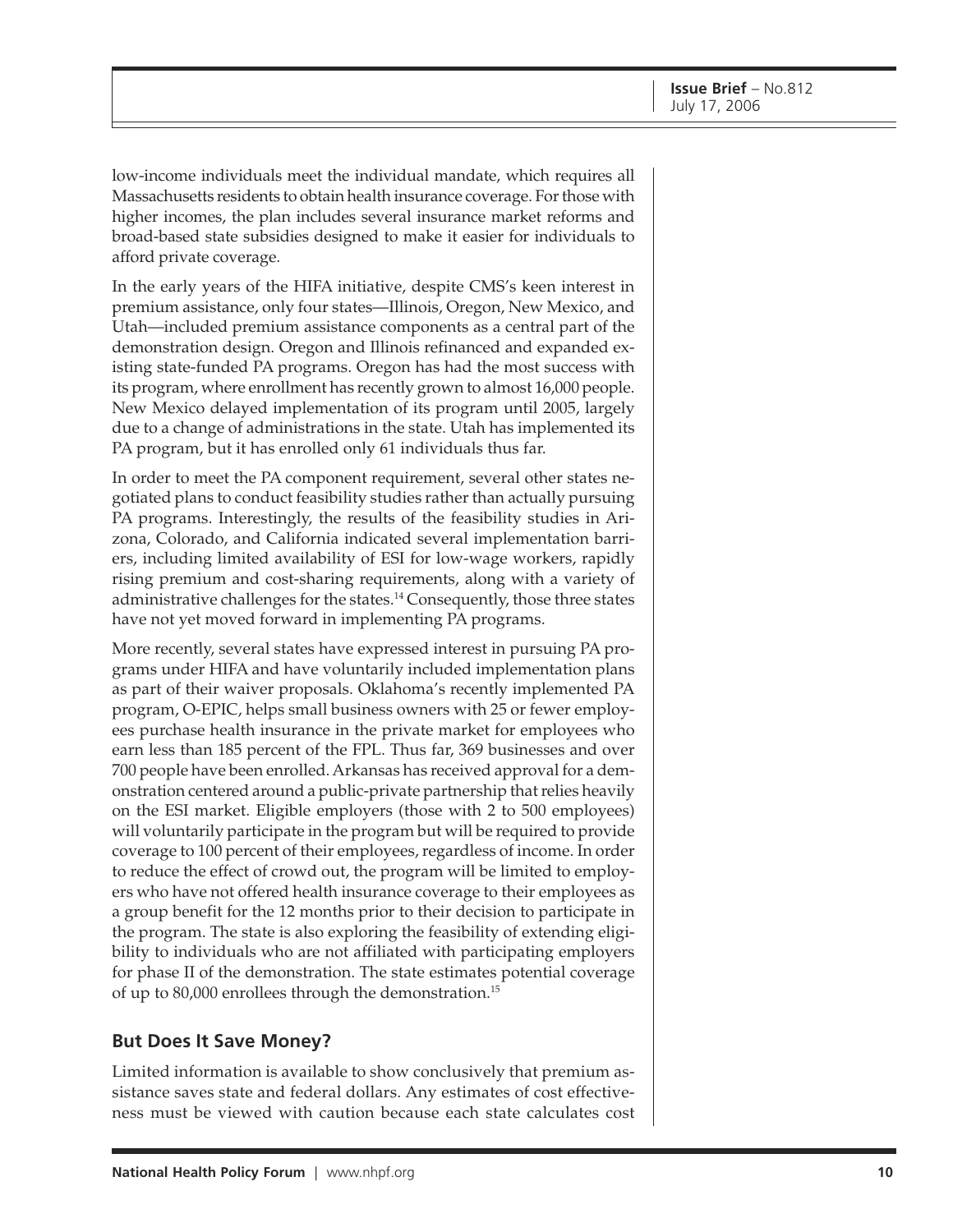effectiveness differently, particularly with regard to the amount of administrative costs included. However, there is evidence to suggest that PA programs produce cost savings in at least some states. Iowa estimates that its HIPP costs are roughly 30 percent below the standard Medicaid program, and Rhode Island estimates savings of approximately \$1 million annually for each 1,000 people enrolled for a full year.<sup>16</sup> Pennsylvania—one of the largest PA programs with over 23,000 enrollees—estimates that savings for fiscal year 2003 reached  $$76.3$  million.<sup>17</sup> A recent study of five states (Illinois, New Jersey, Oregon, Rhode Island, and Utah) found that Rhode Island and New Jersey appear to be saving money on a perenrollee basis; however, sufficient data were not available for the other states.18 Further, some analysts speculate that any savings are merely a cost shift to the employer and, ultimately, to low-income workers who pay for premium increases in the form of lower wages. However, no research is available that has examined the impact of PA programs on the wages of low-income workers.

### **LEARNING FROM EXPERIENCE**

Premium assistance offers a number of potential advantages for states, employers and workers. However, PA programs have made limited progress in covering significant numbers of low-income, uninsured workers and their families. The largest programs have enrolled only about 4 percent of the Medicaid population.<sup>19</sup> The PA programs that have had the most success with enrollment have several features in common which appear to contribute to their effectiveness. States have also faced several common barriers that have inhibited the full potential for program savings and coverage expansion.

### **Effective Strategies**

Several programmatic features appear to contribute to PA programs' success.

■ Programs with larger enrollment tend to have wider bands of eli**gibility and target whole families rather than just children.** States' efforts to streamline and expand eligibility categories—for example, by covering all children under age 19 with incomes up to 200 percent of the FPL and by tying eligibility for adults and children exclusively to income instead of to eligibility for welfare programs or disability status—have made the Medicaid and SCHIP programs less complicated administratively and have helped increase the pool of potential premium assistance eligibles. Streamlining eligibility categories can help prevent "fragmentation" of families, where some members are eligible for premium assistance while others are not. Making whole families eligible makes the cost-effectiveness test easier to meet.

For example, both Massachusetts and Rhode Island cover parents and children in their Medicaid programs and make premium assistance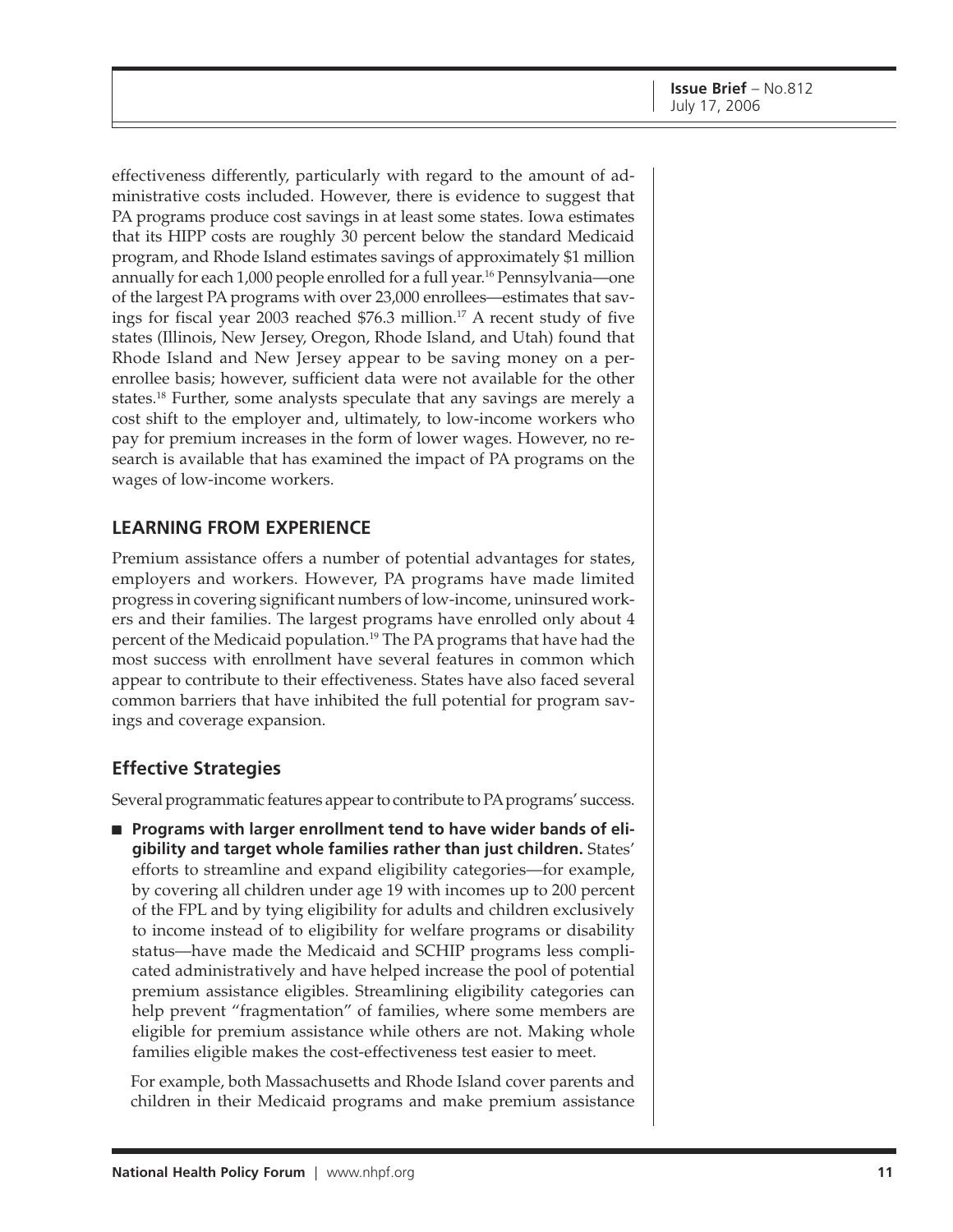available to mandatory Medicaid populations, as well as to expansion populations under their section 1115 demonstrations. Massachusetts has enrolled over 33,000 people in its PA program, and Rhode Island has enrolled more than 5,000. Rhode Island has reported that premium assistance is found to be cost effective much more frequently for families with incomes below 185 percent of the FPL, where both parents and children are eligible, than for families with incomes above 185 percent of the FPL, where only children are eligible.<sup>20</sup> Conversely, Maryland's program, which covered only children between 200 and 300 percent of the FPL, enrolled slightly less than 200 children. Similarly, Virginia's program limits eligibility to children with family incomes between 100 and 200 percent of the FPL and has enrolled 229 children in premium assistance to date.

■ **Mandatory enrollment appears to make a difference.** Not surprisingly, states find that participation in PA programs improves when eligible individuals are required to enroll in available group health coverage as a condition of Medicaid or SCHIP eligibility. However, there may be important trade-offs to mandatory enrollment. Illinois, for example, operated a PA program with mandatory enrollment for a number of years with state-only funds. When the state later obtained approval to receive federal matching payments under a section 1115 waiver, CMS required Illinois to allow families to choose between ESI and SCHIP. Premium assistance en-

rollment decreased as a result. At the same time, premiums in the private market were rising, so the value of the state subsidy (\$75 per eligible family member) eroded over time.

**Participation in PA programs improves when eligible individuals are required to enroll in available group health coverage.**

Families reported that group health insurance was either too expensive, even with a subsidy, or did not include certain benefits (for example, prescription drug coverage) that were needed by the family. Therefore, states must consider the economic and health factors that may lead families to choose enrollment in Medicaid or SCHIP rather than group health coverage, even when ESI enrollment may be more advantageous for the state in terms of cost.

■ **Employer relationships and communication efforts are critical.** States that devote significant resources to employer education, recruitment, and relationship building have had more success with PA programs over time. As employers become more familiar and comfortable working with states, their cooperation and participation increases. Pennsylvania, for example, has staff located in regional offices throughout the state. Cases are assigned to these staff on an employer-by-employer basis so that one state staff member routinely works with the same company representative. This helps eliminate duplicate phone calls and minimizes the burden on employers. As employers have come to understand the program, they have become more cooperative, and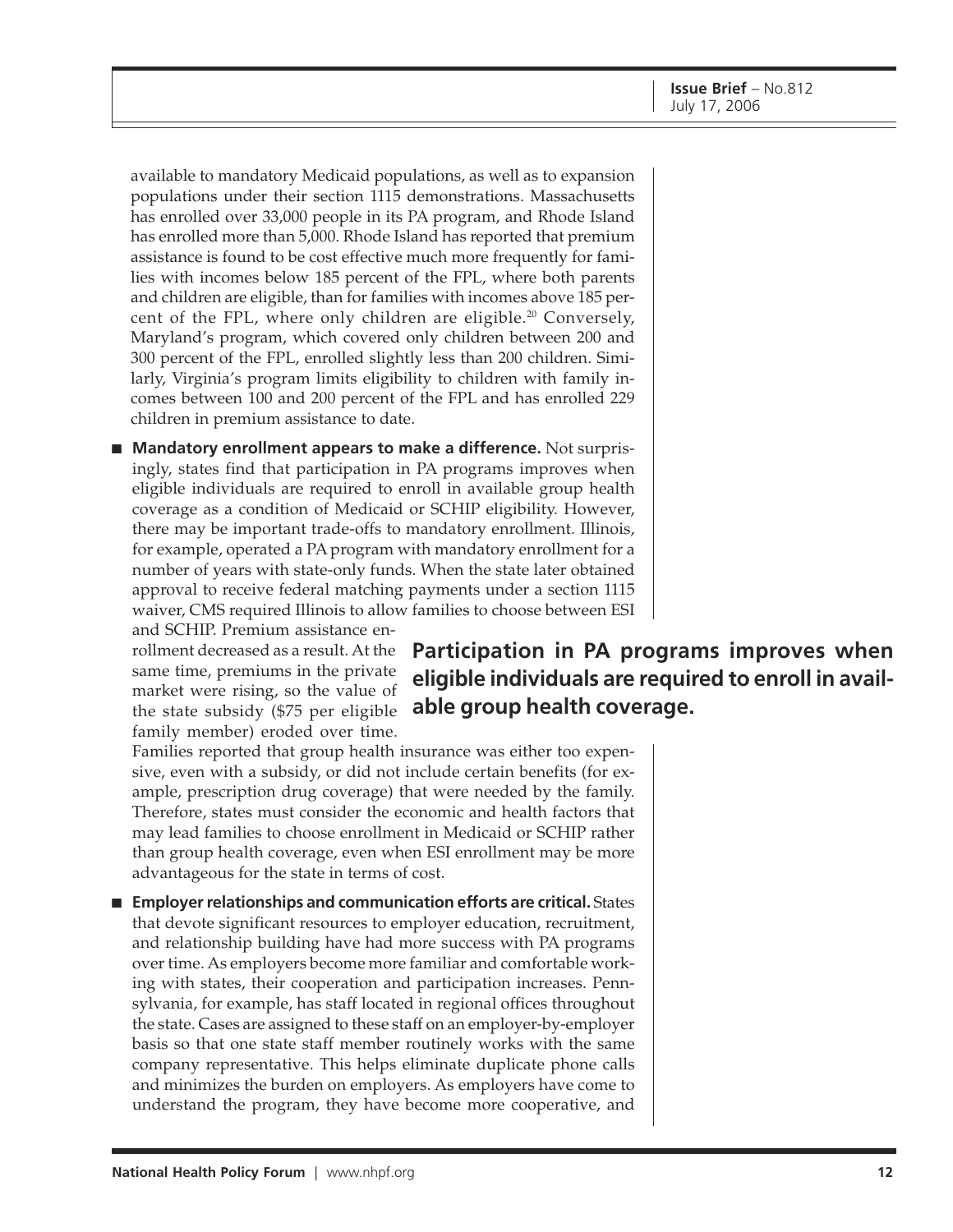some voluntarily contact the state on a quarterly basis to submit a list of new employees.<sup>21</sup>

■ **States with better enrollment have committed significant resources to program development and operation.** These states devote staffing to the program and often contract with outside resources to perform major functions such as tracking down information about available coverage and determining cost effectiveness. Several states have redesigned their eligibility systems to capture information about employment and to link with other systems within the state. These systems help identify eligible individuals who have coverage available on the job and verify continuing enrollment in that coverage. States have established data banks or libraries containing information about employers and group health plans so that information can be more readily available when determining eligibility for new applicants.

Enrollment is important to the success of PA programs, but not only because more people are insured. The admittedly high administrative costs associated with operating PA programs are mitigated as enrollment increases; the costs are spread across more individuals, thereby increasing the likelihood that the program will achieve savings for both states and the federal government.

### **Operational Challenges**

Several common barriers to the success of PA programs have emerged over the years.

- Many low-income workers do not have coverage available on the **job.** Sixty-five percent of uninsured workers have family incomes of less than 200 percent of the FPL,<sup>22</sup> and these workers are significantly less likely to have health insurance coverage available as an employment benefit. One study found that only about 41 percent of workers below 100 percent of the FPL and 61 percent of workers with incomes between 100 and 199 percent of the FPL were offered health insurance through their employers.23 Low-income workers also tend to lose or change jobs more frequently than higher-income workers, and such changes in employment often result in loss of, or interruptions in, coverage. These individuals are among the target populations for Medicaid and SCHIP programs, so establishing PA programs can be especially difficult if the employer is not already offering coverage.
- **The cost of coverage may be prohibitive for low-income workers, even when a state subsidy is provided.** Private insurance premiums have been rising rapidly over the last few years, and employers have shifted more costs, in the form of higher deductibles and other out-ofpocket expenses, to employees in an attempt to reduce premium increases. While a high proportion (85 percent) of workers overall who are offered coverage take it, the take-up rate is lower for low-income workers (71 percent for workers with incomes below the poverty level).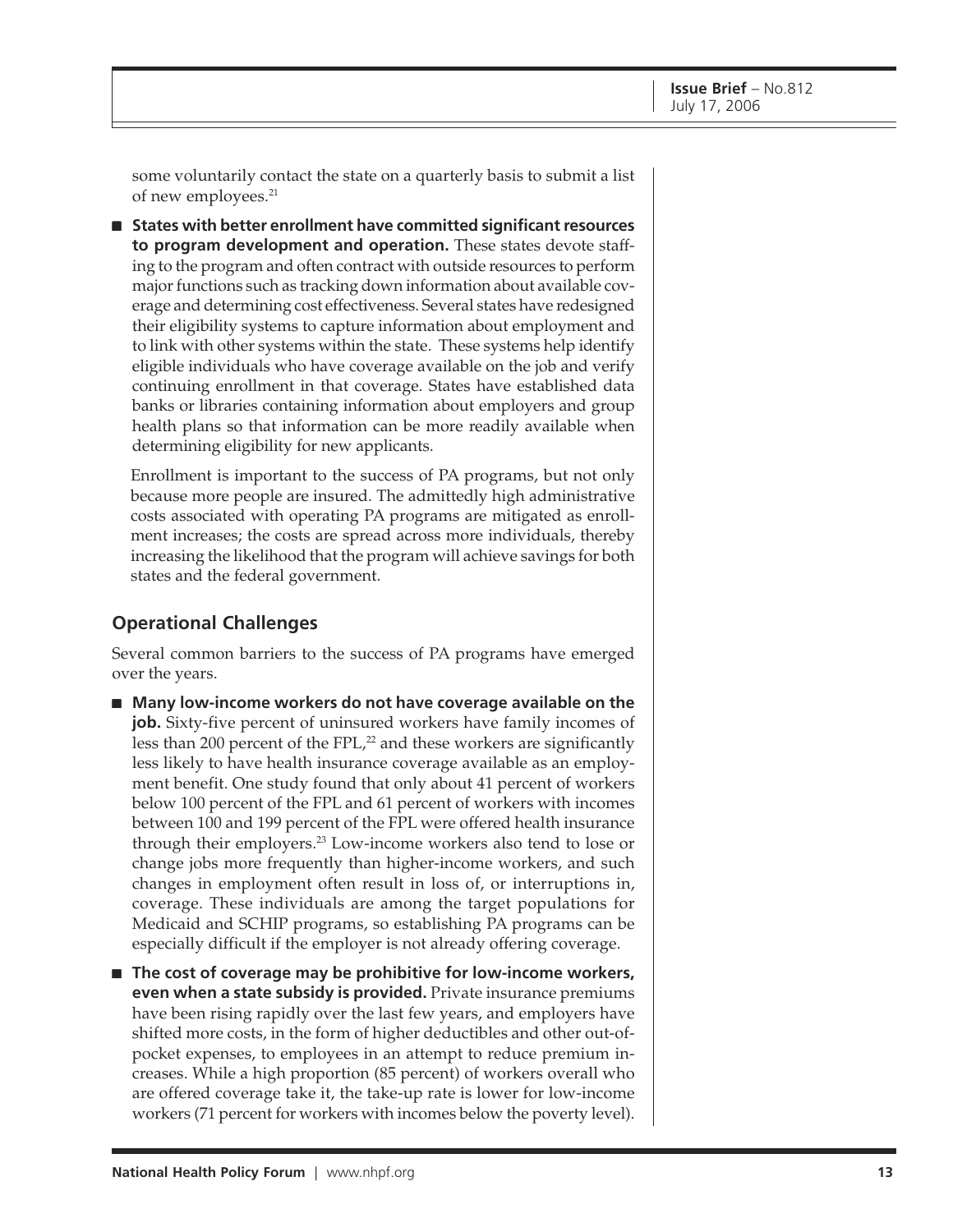Among people who do not enroll in coverage offered by their employer, cost has been found to be the primary factor.<sup>24</sup> For example, Utah provides a fixed subsidy of \$50 to uninsured adults with incomes up to 150 percent of the FPL in their program called Covered at Work. The program's low enrollment (61 people) is attributed to the low subsidy amount. As private market costs rise, PA programs must provide everlarger subsidies so that coverage remains affordable.

■ **Federal rules and complex administration create barriers to growth for PA programs.** Federal rules limit the number of health plans that can qualify for the federal subsidy. For Medicaid, coverage must meet the cost-effectiveness requirement, which includes both the cost of the employer group health insurance and the cost of any wrap-around benefits that the state must provide to meet the Medicaid benefit and cost-sharing standards. Group health plans that do not meet the costeffectiveness test cannot qualify for subsidy. The cost-effectiveness requirement becomes more difficult to meet as group health insurance premiums and workers' out-of-pocket costs (deductibles, coinsurance, and co-payments) continue to rise.

States with separate SCHIP programs must also evaluate cost effectiveness, as well as whether group health plans meet or are actuarially equivalent to one of the benchmark benefit package options. Group health plans that do not meet SCHIP benefit package requirements cannot be subsidized. Alternatively, separate SCHIP programs may establish a mechanism to provide wrap-around coverage, but doing so increases the costs of the program.

SCHIP requirements for crowd-out prevention in premium assistance also limit the number of people who qualify. Children must be uninsured and may not have been covered by group health insurance within the past six months.25 The federal government also initially required that states could only subsidize plans in which employers contributed a minimum of 60 percent toward premium costs as another way to prevent crowd out. However, because employer recruitment proved difficult at that level, CMS gradually modified its position regarding employer participation. As a result, the final regulations do not mandate a minimum employer contribution level. But it is important to note that employer contribution levels generally have to be substantial in order for the plan to meet the cost-effectiveness test.

Despite some additional flexibility that the federal government has allowed for PA programs, the evaluation of benefit packages, calculation of cost effectiveness, and provision of wrap-around coverage require states to set up complex procedures to administer PA programs. Even in many programs set up under section 1115 waivers, states must still, at a minimum, determine whether eligible individuals have coverage available on the job and the amount of premiums for which workers are responsible. The procedures needed to do so can involve costly changes to computer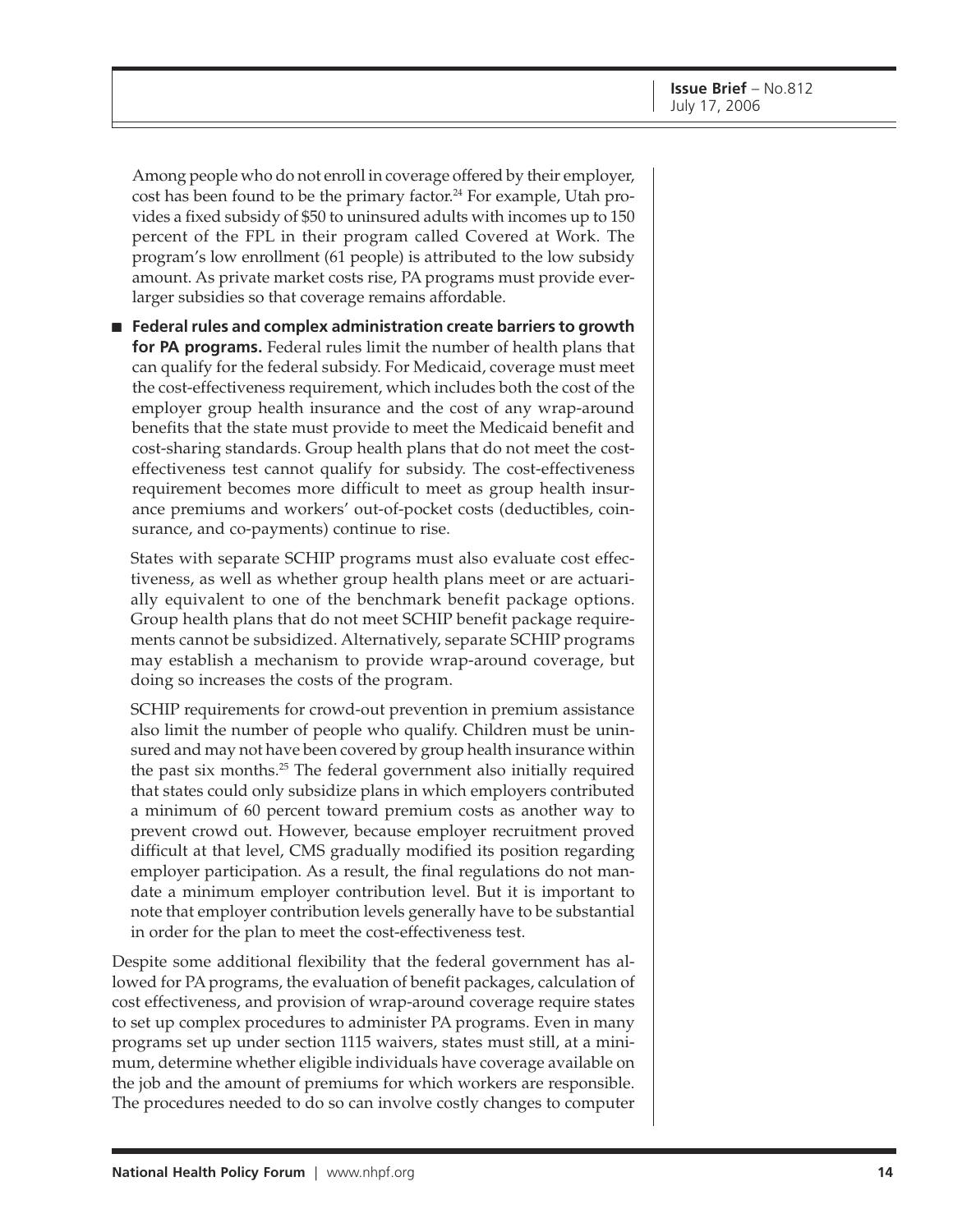systems and require additional staff resources. State administrative efforts in these areas are further complicated by federal rules under ERISA (the Employee Retirement Income and Security Act of 1974).

## **THE ERISA EFFECT**

ERISA is a federal law that governs employee pension and other benefit plans sponsored by private-sector employers and unions (known as ERISA plans), including health benefit plans. ERISA contains broad language, known as "the preemption provision," stating that federal ERISA law su-

persedes state law relative to employee benefit plans. Therefore, states cannot directly regulate employersponsored health plans, nor can they regulate employer behavior in their role as health plan administrators. However, ERISA does permit states to regulate the insurers with which employers contract. As a result, states

**The ERISA preemption clause prevents states from requiring employers to cooperate with PA programs.**

can indirectly regulate employer-sponsored, commercially insured health plans, through laws that apply to insurers, but cannot regulate plans that are self-insured by employers.26

Employer recruitment and participation have been key challenges in establishing and operating PA programs because the ERISA preemption clause prevents states from requiring employers to cooperate with PA programs. ERISA most significantly affects PA programs in two areas: exchange of information between employers and states, and employees' access to open enrollment periods for employer-sponsored health plans.

### **Information Exchange**

ERISA precludes states from requiring employers to share health plan information with the Medicaid or SCHIP agency. Employers are often reluctant to become involved with government programs, fearing administrative hassles and increased costs. States usually must rely on voluntary employer participation or request that workers obtain the health plan information from their employers, with varying degrees of success. For example, Maryland found that over 40 percent of employers contacted by the state either did not respond to requests for information or did not provide adequate information. This poses significant problems because, in order to determine whether a health plan qualifies for a premium assistance subsidy, states must collect detailed information from employers about what group health plans are available to workers, whether workers and their dependents are eligible to participate, what benefits are covered, the amount of premiums and other cost-sharing required by those plans, and the frequency of premium payments. This information is needed to assure that federal rules on benefits, cost sharing and cost effectiveness are met, as well as to make accurate and timely premium subsidy payments to either employers or workers, depending on the program design. The information must be updated periodically as plan benefits and costs change.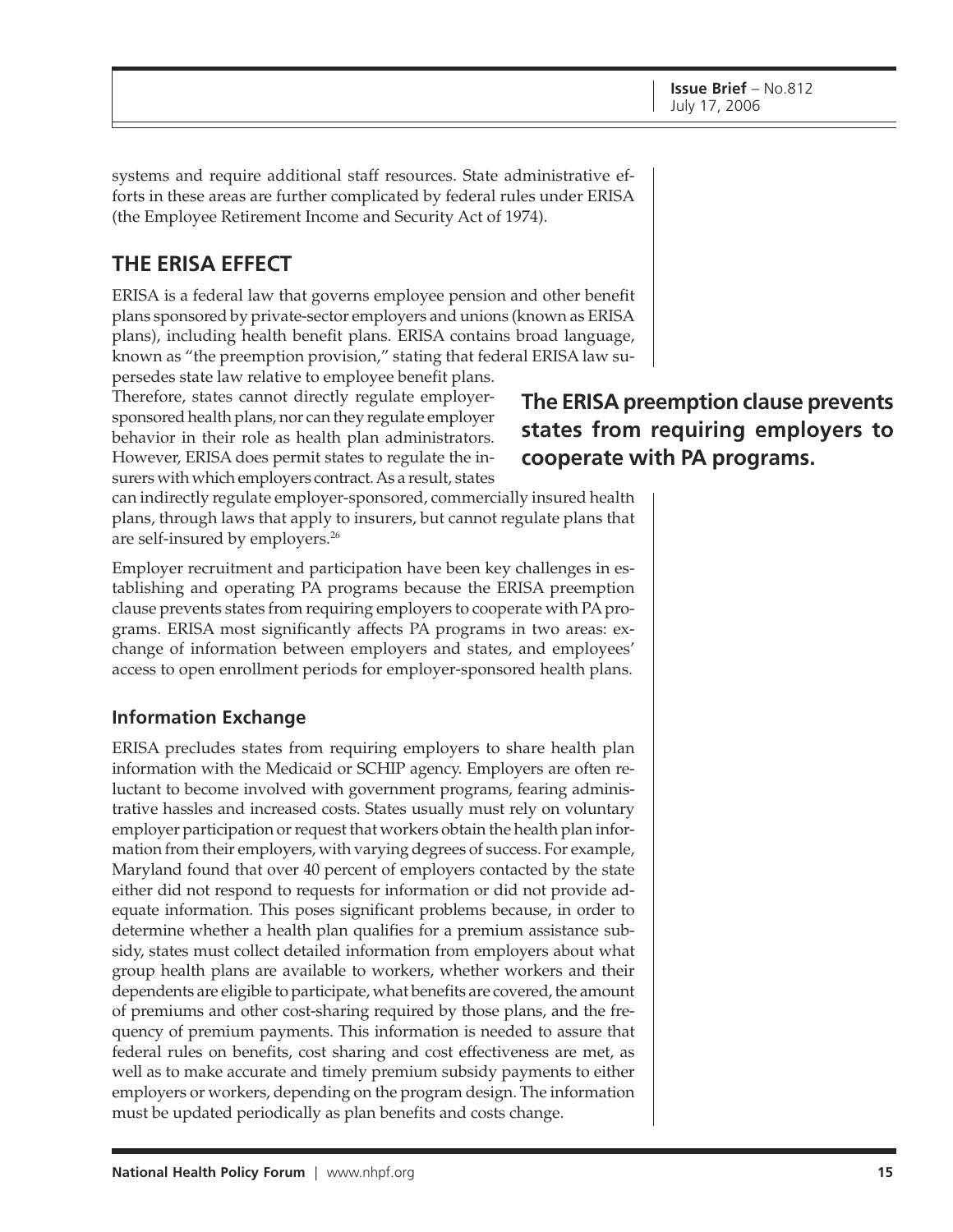While ERISA precludes states from requiring employers to provide this information, states may require the insurers with whom employers contract to provide it. For example, Rhode Island and Massachusetts have enacted state laws requiring commercial insurers to share information with Medicaid about members who are enrolled in group health insurance. Although these laws are helpful, even insurers may not have all the information needed by states. For example, insurers often do not know the amount contributed by employers because they receive only the total premium payment. Further, these state laws do not apply to self-insured employers. Some analysts have posited that new authority enacted in the Deficit Reduction Act (DRA) of 2005, mandating states to enact laws that require all health insurers (including self-insured plans) to provide information to Medicaid about coverage for third-party liability purposes, could be used to obtain this information without triggering an ERISA preemption challenge. However, the authority for PA programs to use this approach is not clear-cut. As a result, states devote significant administrative resources to tracking down the necessary information.

### **Open Enrollment Periods**

Typical benefits rules only permit employees to enroll in group health plans or change their election (for example, to add dependents or select a different plan) during an annual open enrollment period or when there is a "qualifying event" such as a birth, adoption, marriage, or divorce. Consequently, workers and/or their family members may be eligible for premium assistance but unable to join the group health plan until the next open enrollment period. Some states with PA programs have enacted laws that make eligibility for Medicaid or SCHIP a qualifying event so eligible workers and their dependents can enroll outside the annual open enrollment period.

However, this strategy does not resolve issues with open enrollment periods when self-insured employers subject to ERISA are involved. Under ERISA, self-insured employers cannot be required to comply with state qualifying event laws. Although some self-insured employers cooperate by permitting special enrollment, in other cases workers may have to wait until the next open enrollment period. Workers may also have difficulty disenrolling from their employer's plan should they become ineligible for the premium assistance subsidy during the year.

### **NEW STRATEGIES FOR PUBLIC-PRIVATE PARTNERSHIPS**

Several states are pursuing other strategies that build on the options available through Medicaid and SCHIP to utilize public-private partnerships. These strategies are designed to address some of the barriers that have previously interfered with the effectiveness of PA programs, such as high premium costs and low offer rates among small employers. Some programs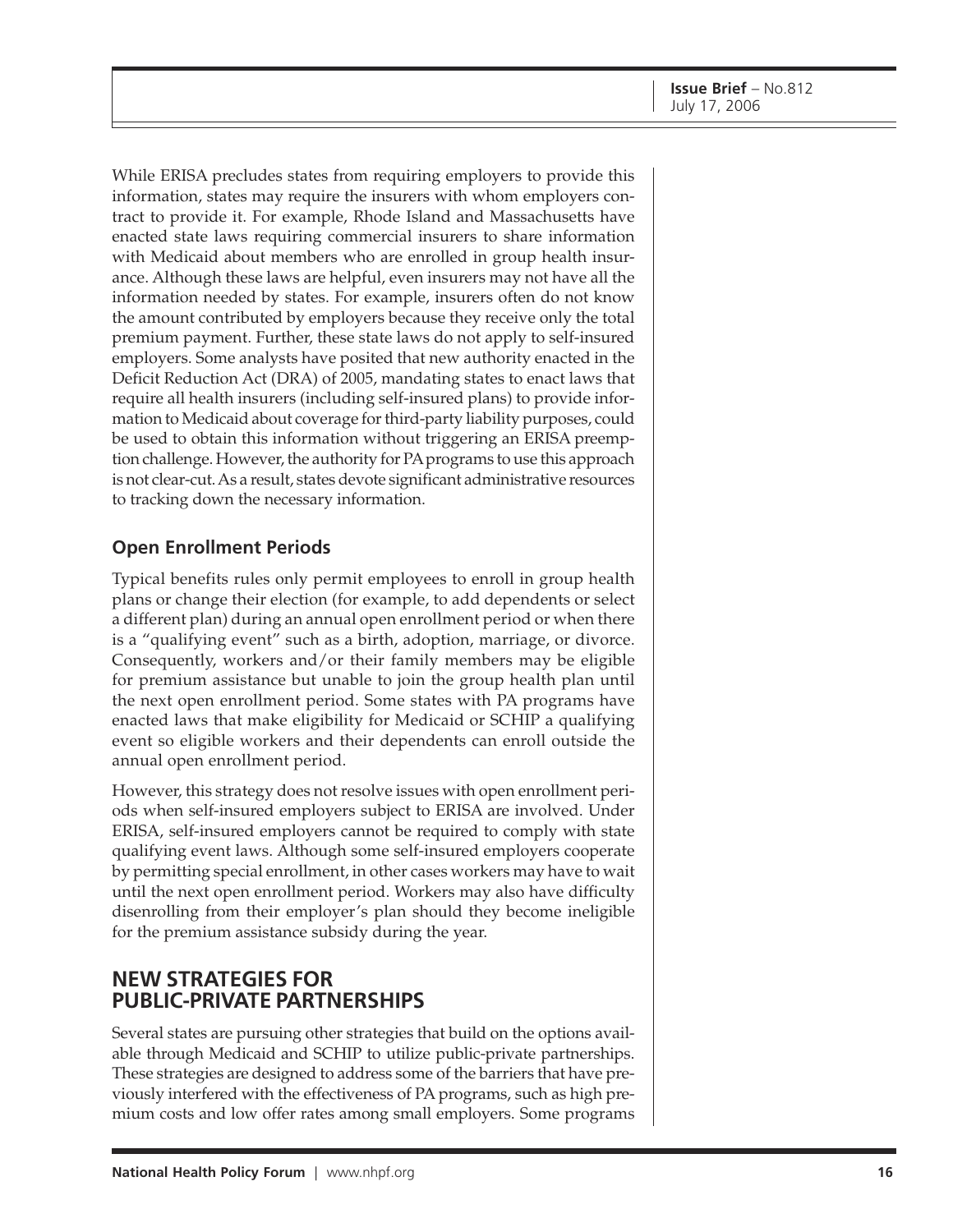have been started under the HIFA initiative, whereas others are solely state-funded and, therefore, are not required to follow federal mandates.

These newer strategies vary significantly from traditional premium assistance approaches in important ways. Some states have developed new insurance products rather than using existing group health plans. In some cases, these new insurance products are not subject to state insurance rules and, in that regard, are more similar to public coverage. The state, rather than the health plan or self-insured employer, may be accepting risk for health care costs that exceed premiums paid.

However, these differing strategies all have one thing in common with more traditional approaches: the combined use of government and private employer funds to insure workers and their families. The following are a few examples of state innovation directed at facilitating the use of employment-based coverage.

- **Creating new insurance products.** To get around the difficult challenge of finding employer-sponsored health plans that are cost effective and meet the Medicaid and SCHIP benefit requirements, some states have elected to create entirely new insurance products. This has enabled states to better control program costs because they have tailored the benefit package to meet the needs of the program. Because the state has designed the benefit package, there is no need to arrange for wrap-around services. This reduces both the administrative cost and burden. For example, the (non-federally funded) DirigoChoice™ program in Maine was designed to rely on private insurers offering comprehensive coverage at a low enough cost to make the purchase of that coverage affordable to those who are uninsured. The DirigoChoice™ benefit package places significant emphasis on primary and preventive care services and includes additional wellness benefits aimed at improving overall health and preventing disease. However, the state received only one bid, from Anthem Blue Cross and Blue Shield of Maine, and the premium amounts associated with the benefit plan were significant enough to deter enrollment on a broad scale. As an alternative, Maine chose to develop a plan to selfadminister the insurance benefit, which will give the state greater control over the pricing and make-up of the benefit package.<sup>27</sup> New Mexico has also developed a new insurance product for its HIFA demonstration project that is primarily directed toward small businesses that do not currently offer coverage.
- **Stop/loss reimbursement (or reinsurance).** Some states have adopted a strategy to keep premiums low whereby the state indirectly subsidizes premium costs by reimbursing health plans for health care expenses (or a portion of claims) that exceed a specified threshold. Healthy NY, a private-market program operated by the New York State Insurance Department using no federal funds, appears to be effective in controlling premium costs.<sup>28</sup> The State of New York implemented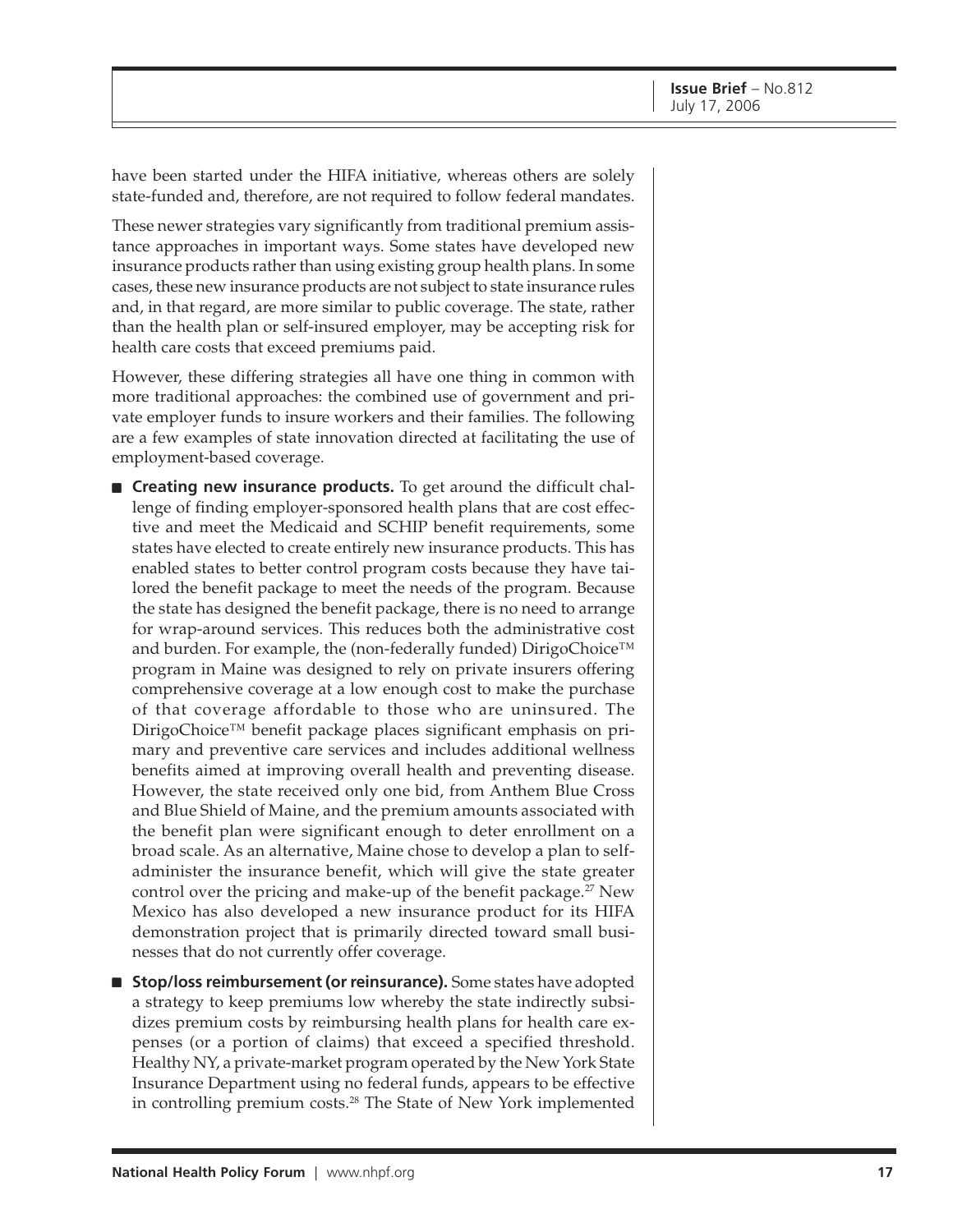Healthy NY in January 2001 to provide affordable insurance to small businesses, sole proprietors, and workers who cannot obtain coverage through their employers. Healthy NY provides a streamlined benefit package, coupled with a reinsurance pool, to keep premiums below market rates. Premiums are community-rated, set by health plans, and vary from county to county. Healthy New York has had a rapid rate of enrollment, reaching over 106,994 members in December 2005. Enrollment distribution among the three eligible groups targeted by the program is as follows: 26 percent from small businesses (fewer than 50 employees with at least 30 percent of employees earning \$34,000 or less), 18 percent from sole proprietors, and 56 percent from working individuals who cannot otherwise obtain coverage through an employer. Individual premiums (including drug coverage) for the Healthy NY program averaged \$159 per month in 2004, significantly lower than the national average which was \$308 in 2004.29

- **Streamlined benefits.** States have increasingly pursued offering more limited benefit packages that are primarily focused on preventive care and chronic disease management as a means of promoting healthy lifestyles and generating cost savings. For example, Arkansas has designed a limited "safety net" benefit package that includes six physician visits per year, seven inpatient acute care hospital days per year, two outpatient hospital services per year (such as outpatient surgery, radiology, and/or emergency room visits), and two prescription drugs per month (through a tiered formulary). The state received approval from CMS to offer this benefit package through its HIFA section 1115 waiver program, which is scheduled for implementation in January 2007.<sup>30</sup>
- **Local initiatives.** Some states, counties and local communities have taken it upon themselves to design health care delivery initiatives that fall outside the parameters of federal funding rules. Operating beyond the constraints of federal standards offers nearly unfettered flexibility; however, the resulting absence of federal funds creates significant concerns about long-term sustainability. Nonetheless, these local coverage initiatives offer innovative and educational examples that could be used as models for larger-scale PA programs. One example that has gained prominence on the national landscape over the last few years is the Access Health program in Muskegon County, Michigan. The program provides care through a three-way financial commitment known as the "three-share model"—among employers, employees, and the community-owned health plan, Access Health.

Access Health helps small and mid-sized businesses provide health coverage to employees and their families. Under the plan, which began enrollment in 1999, more than 400 businesses now provide coverage to some 1,500 individuals. Eligibility is limited to full or part-time employees; seasonal, contract, and temporary employees, as well as employees who have other insurance, are not eligible. The median wage of the employees must be no more than \$11.50 per hour, and the business

**Healthy NY provides a streamlined benefit package, coupled with a reinsurance pool, to keep premiums below market rates.**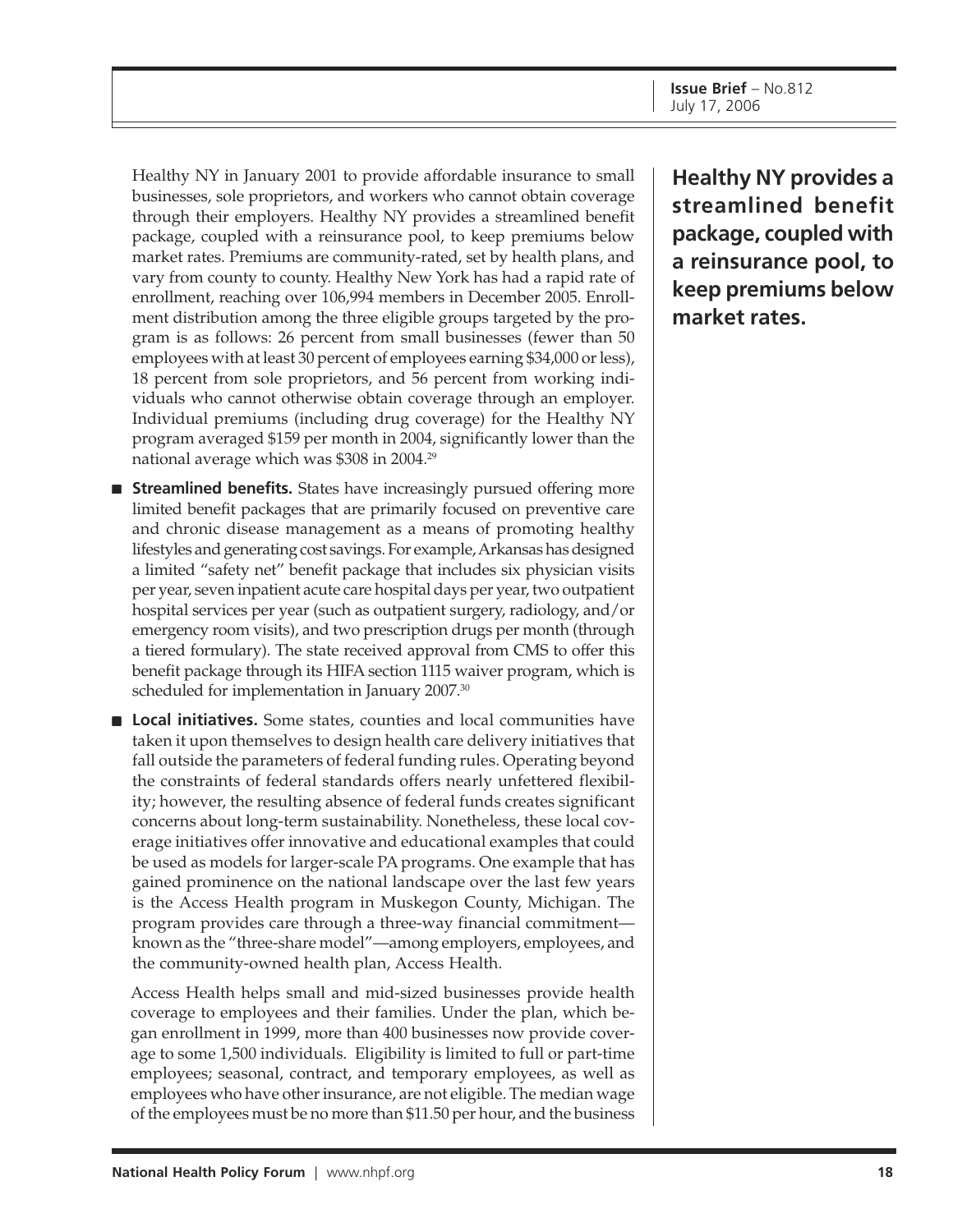must not have been offering another health insurance product for the past 12 months. Young adults aged 19 to 23 can be covered as part of the plan, and dependent coverage is also available (although rarely utilized).

Outreach efforts have been targeted to restaurants, day care centers, hair salons, and other small businesses. In addition, the program reaches out to pools of employers and larger businesses that offer some commercial coverage but do not offer health coverage to all of their employees. The program is financed by a three-way partnership in which the employer and employees each pay 30 percent of the cost (\$46 per month) and Access Health covers the remaining 40 percent (\$56 per month), for a total of \$148 per month. The community share (in this case, Access Health) is made up of a combination of local government, community, and foundation funds, as well as federal disproportionate share hospital (DSH) funds. This three-share concept has been well received by employers and the broader community. And in April 2006, Rep. Peter Hoekstra (R-MI) introduced a bill (H.R. 5171) that would provide \$45 million over seven years for grants to communities to replicate the Muskegon model.<sup>31</sup>

In most cases, programs using approaches such as these have been operating for only a short period of time, so it is difficult to judge their effectiveness in reaching more workers and their families. However, a demonstration initiative by the Robert Wood Johnson Foundation in the late 1980s, called the Health Care for the Uninsured Program, tested these same strategies. Ten projects either developed new insurance products or subsidized existing products. Despite premium reductions averaging between 25 and 50 percent, no single site enrolled over 10,000 people and most never reached even 10 percent of their target market.<sup>32</sup> Reluctance of small employers to participate, mainly due to increased labor costs and the high cost of administering health plans for a small number of employees, was a major factor in this disappointing outcome. Interestingly, while Healthy NY has experienced good enrollment growth since its implementation in 2001, over half of the enrollment is in individual coverage and the same is true in Oregon's Family Health Insurance Assistance Program (FHIAP).

Taken together, these experiences suggest that there is still a long way to go to if employers are to be a significant source of coverage for uninsured low-income workers and their dependents. In addition, these types of programs can play an important role in making affordable coverage available to individuals who can not obtain coverage through their employer.

### **PREMIUM ASSISTANCE AND THE DRA**

The DRA of 2005 included several significant changes to the Medicaid program with respect to benefits and cost-sharing requirements in particular. The provisions modified the Medicaid statute to be more closely aligned with those of the SCHIP program. States now have several options for designing modified benefit packages for certain populations,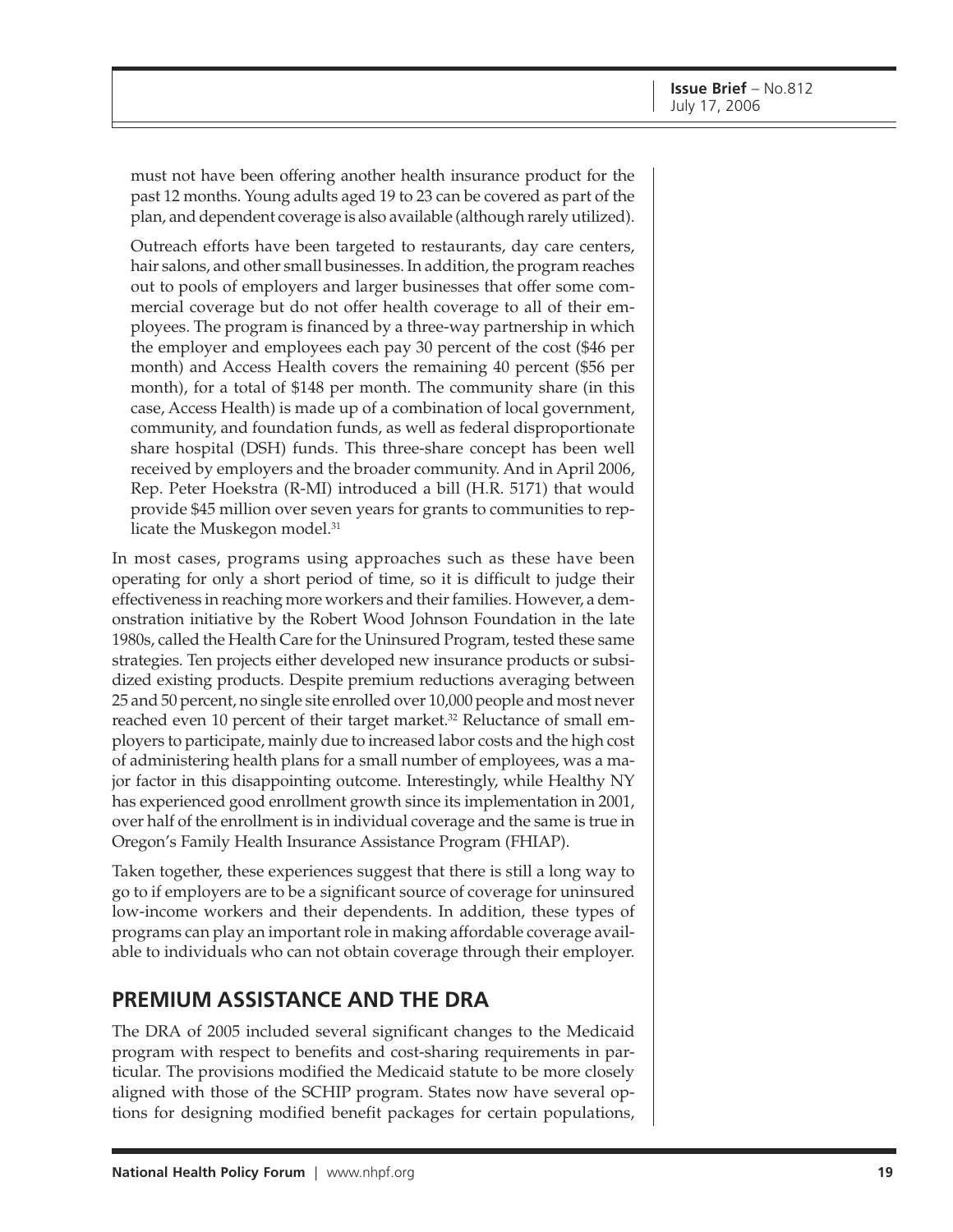including one option to propose any set of benefits as long as they are considered appropriate by the Secretary of Health and Human Services.<sup>33</sup>

The most relevant change for purposes of PA programs is that states will no longer be required to ensure the provision of all Medicaid-covered services in cases where a health plan does not offer a benefit package that

is identical to Medicaid's. The absence of this wrap-around requirement for certain populations (low-income parents and a few other optional groups) could make it less difficult for states to qualify ESI plans for subsidies. As a result, more individuals could have the opportunity to enroll in PA programs. However, it should be noted that the DRA excludes most eligibility groups from the benefit changes.<sup>34</sup> Further, DRA provisions do not apply to any new groups that states opt to cover. Therefore, its impact for premium assistance is

likely to be limited. The long-term effects of the DRA remain to be seen, but the changes signal a continuing evolution of the Medicaid program and its ongoing efforts to meet the needs of its varied constituencies.

## **POSSIBILITIES FOR IMPROVEMENT**

Many lessons have been learned from states' and the federal government's experience in designing, regulating, and implementing PA programs and the circumstances under which they can most successfully operate. As a result, analysts have identified several changes that could be made to federal laws to facilitate the broader and more successful utilization of ESI in public health coverage programs. The following ideas are, of course, subject to the prevailing political, budgetary, and ideological climates, and the resistance to modifying a major statute like ERISA cannot be underestimated.

- **Information sharing improvements.** Some policy analysts and state officials have suggested that Congress amend ERISA to allow states to require employers (including those who are self-insured) to share health plan information with states.35 A similar amendment was made to ERISA to facilitate implementation of the Child Support Enforcement Act, so there is precedent for such a change. However, ERISA is under the primary jurisdiction of the U.S. Senate's Committee on Health, Education, Labor and Pensions and the U.S. House of Representatives' Committee on Education and Workforce, whereas Medicaid and SCHIP are authorized by the Senate Committee on Finance and the House Committee on Energy and Commerce, making it difficult to cross-fertilize information and priorities in an always busy and highly charged legislative environment. In addition, employers are likely to raise strong opposition to any new mandate that is proposed.
- **Open enrollment flexibility.** The ERISA statute could also be modified to specify that self-insured employers must comply with state laws designating eligibility for Medicaid or SCHIP as a "qualifying event"

**Many lessons have been learned from states' and the federal government's experience in designing, regulating, and implementing PA programs.**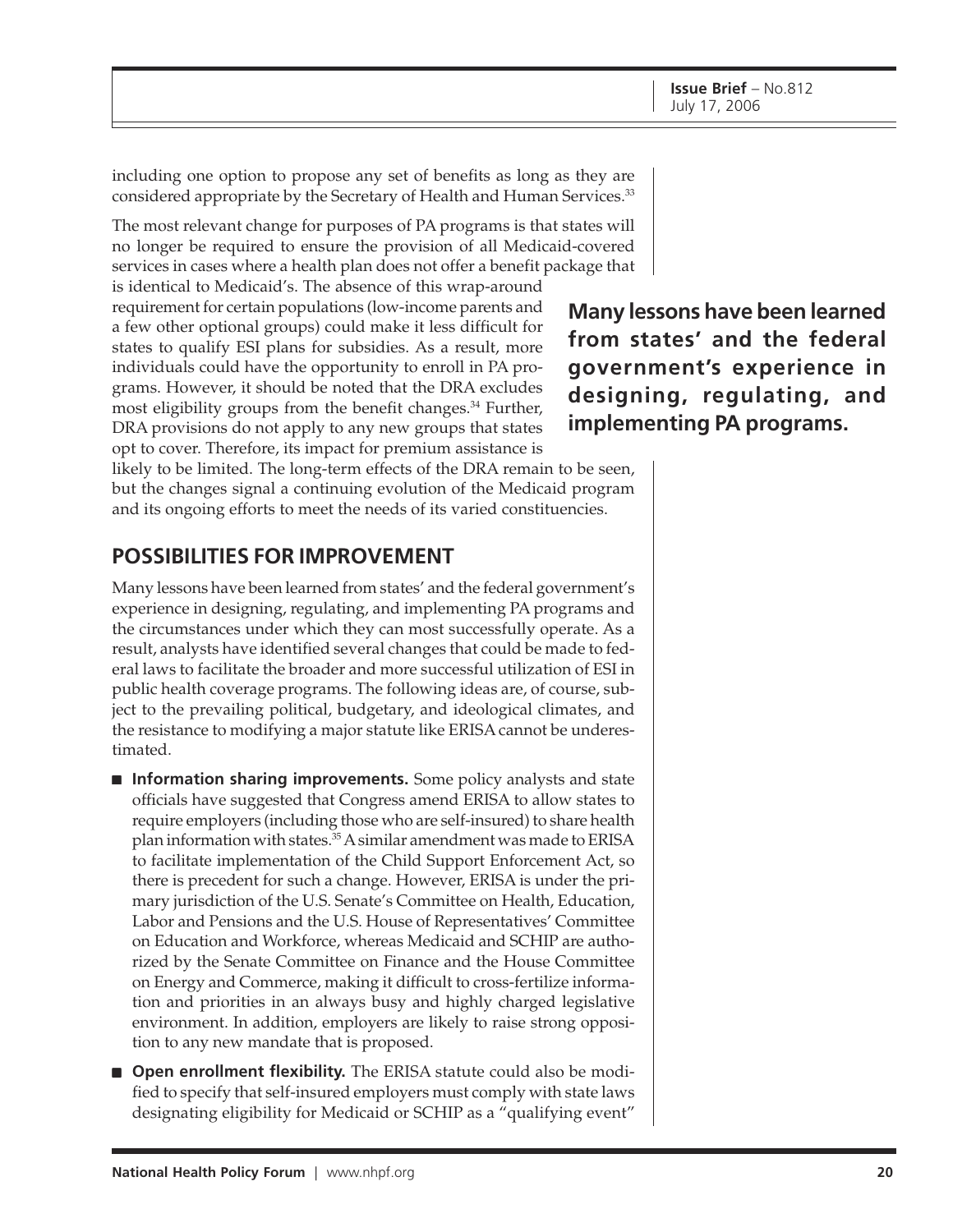in order to expedite enrollment in PA programs outside of the open enrollment period. (This was actually proposed in President Bush's fiscal year 2005 budget, but the provision was not adopted.) Individuals would also need to be permitted to disenroll from the group health plan coverage upon losing Medicaid or SCHIP eligibility.

■ **Wrap-around coverage.** Some have suggested that the statutory requirement for states to provide wrap-around coverage of benefits not included in the ESI plan should be removed. This would codify what has been approved in some of the recent HIFA waivers and enable states to qualify more employer plans for subsidy. It would also obviate the need for states to administer programs differently depending on whether eligible individuals fall into one of the groups that the DRA of 2005 excludes from benefit flexibility. However, enacting such a change seems unlikely, given the result of the debate around the benefits changes in the DRA and the subsequent requirement that states continue to provide a wrap-around of all services mandated by EPSDT (early and periodic screening, diagnosis, and treatment) for children enrolled in Medicaid. As a compromise measure, Congress could consider making enrollment in premium assistance optional when the state does not provide wrap-around coverage, as has been done under HIFA. While enrollment would likely be lower under the optional scenario, states would have more design flexibility for their programs, and beneficiaries would have greater choice of coverage. However, analysts have expressed concerns that such a change may prevent eligible individuals from accessing the comprehensive benefits they are entitled to under Medicaid and that the significantly higher cost sharing in private plans is likely to cause access problems.

■ **Cost effectiveness.** The SCHIP statute could be modified to make the cost-effectiveness test consistent with Medicaid. This change would help facilitate the development of more comprehensive PA programs that bridge across both Medicaid and SCHIP and potentially reach more individuals. The cost-effectiveness test in SCHIP would be easier to meet because noneligible family member costs could be considered when determining whether premium assistance is cost effective. However, some SCHIP funds would be expended for premium costs of noneligible family members. This can be done currently by obtaining a SCHIP family coverage waiver, but would likely be used to a greater extent because the cost-effectiveness test would be easier to meet.

### **CONCLUSION**

Premium assistance continues to be one mechanism for covering at least a small portion of the growing uninsured population, and it shows potential to generate cost savings in a time of state and federal budget deficits. The use of premium assistance is of great interest to some states as they attempt to contain Medicaid costs, provide access to workers who want affordable private coverage, and assist employers who might benefit from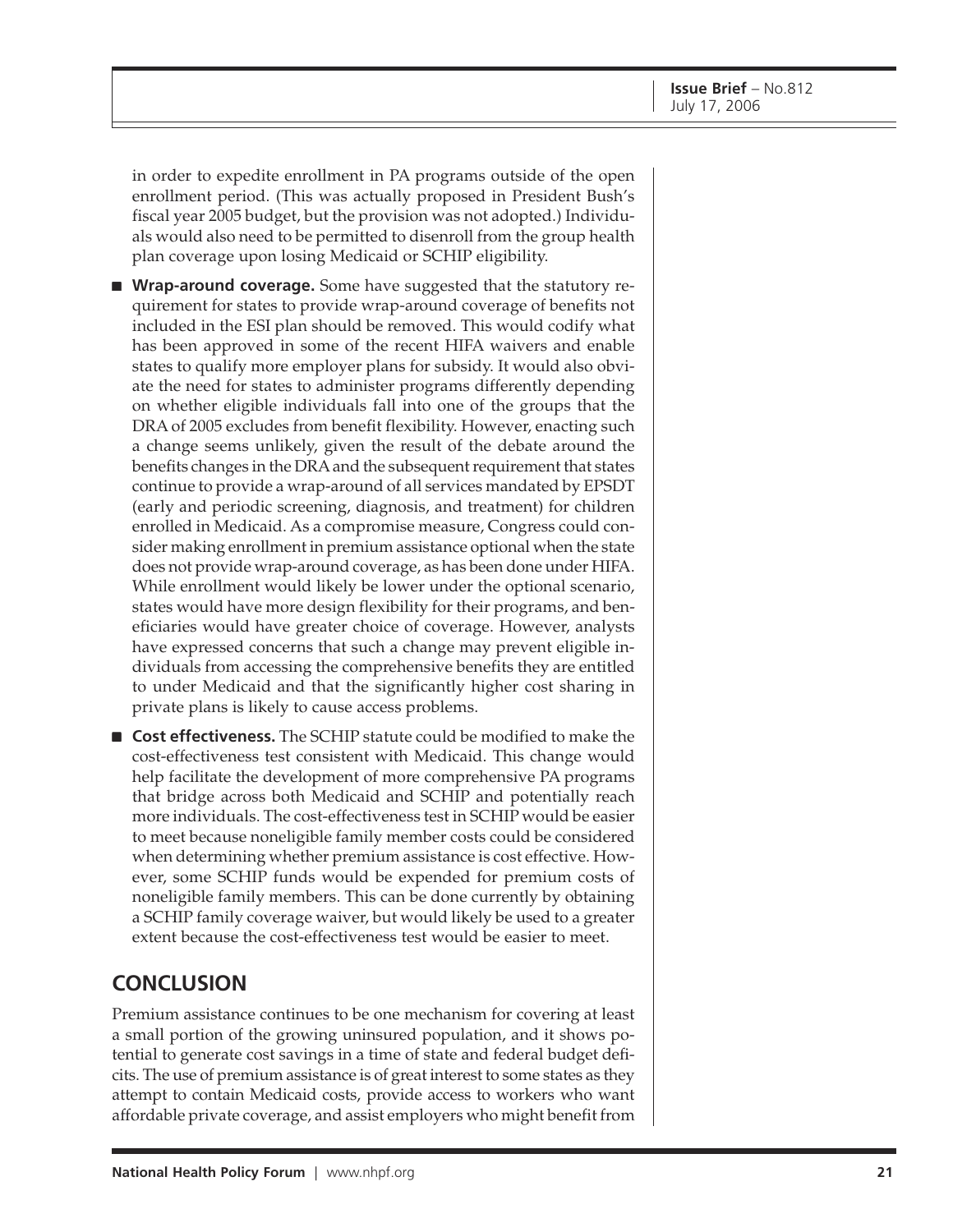a healthier and more stable workforce. These efforts also coincide with the federal government's promotion of market principles and increased emphasis on personal responsibility.

Despite its many flaws and foibles, the concept of building on publicprivate partnerships may be a viable mechanism for health coverage expansion in the coming years. As in the past, the Medicaid and SCHIP programs may be well-positioned to serve as a laboratory for continuing such expansion. However, experience seems to indicate that publicprivate partnerships, even with changes to statutory provisions and flexibility under section 1115, are unlikely to reach significant numbers of the uninsured population given the general reluctance of employers to participate on a voluntary basis and high administrative costs involved in insuring small numbers of workers and their families. The recently enacted Massachusetts health reform plan, which hinges on concessions from providers, employers, the state, and individuals in its effort to achieve universal health coverage, may be instructive for the future to determine whether public-private partnerships can truly succeed in covering large numbers of low-income uninsured individuals.

### **ENDNOTES**

1. Joseph Mantone, "Stating the Case for Coverage," *Modern Healthcare*, 36, no. 18 (May 1, 2006): 6–7; available at [www.modernhealthcare.com/storyPreview.cms?articleId=](http://www.modernhealthcare.com/storyPreview.cms?articleId=39650&archive=N) 39650&archive=N. For more information on state legislative activity, see the National Conference of State Legislatures at [www.ncsl.org.](http://www.ncsl.org)

2. Joan Alker, "Serving Low-Income Families Through Premium Assistance: A Look at Recent State Activity," Kaiser Commission on Medicaid and the Uninsured, October 2003, 4; available at [www.kff.org/medicaid/upload/Serving-Low-Income-Families-Through-](http://www.kff.org/medicaid/upload/Serving-Low-Income-Families-Through-Premium-Assistance-A-Look-At-Recent-State-Activity-PDF.pdf)[Premium-Assistance-A-Look-At-Recent-State-Activity-PDF.pdf.](http://www.kff.org/medicaid/upload/Serving-Low-Income-Families-Through-Premium-Assistance-A-Look-At-Recent-State-Activity-PDF.pdf)

3. Jon Gabel *et al.*, "Health Benefits In 2004: Four Years of Double–Digit Premium Increases Take Their Toll on Coverage," *Health Affairs,* 23, no. 5 (September/October 2004): 200–209. Additional information also available from Employee Benefit Research Institute, *Fundamentals of Employee Benefit Programs. Part Three: Health Benefits*, 2005, chap. 20; available at [www.ebri.org/pdf/publications/books/fundamentals/Fnd05.Prt03.Chp20.pdf.](http://www.ebri.org/pdf/publications/books/fundamentals/Fnd05.Prt03.Chp20.pdf)

4. Paul Fronstin, "Sources of Health Insurance Coverage and Characteristics of the Uninsured: Analysis of the March 2005 Current Population Survey," Employee Benefits Research Institute, Issue Brief No. 287, November 2005; available at [www.ebri.org/pdf/briefspdf/](http://www.ebri.org/pdf/briefspdf/EBRI_IB_11-2005.pdf) EBRI\_IB\_11-2005.pdf.

5. All family members are usually not Medicaid-eligible because income criteria differ depending on age. Income limits for adults are typically much lower than for children.

6. As presented in the January 2001 SCHIP regulations, these benchmarks are: (i) the standard BlueCross BlueShield preferred provider option offered under the Federal Employees Health Benefit Program, (ii) a health benefits plan offered to state employees, and (iii) health benefits coverage with the largest commercial enrollment in the state offered by an HMO. Children must be provided benefits meeting one of these benchmarks or benefits that are "benchmark equivalent<sup> $\ddot{\tau}$ </sup> (that is, benefits with the same or higher actuarial value), either through the employer plan or through the employer plan combined with a state-provided supplement to the employer plan. The state can use a different SCHIP benefits benchmark for its direct coverage and its PA program. Plans can be qualified as meeting benchmark requirements through either a benefit-by-benefit comparison or by meeting a test of actuarial equivalence.

**Endnotes** / continued ➤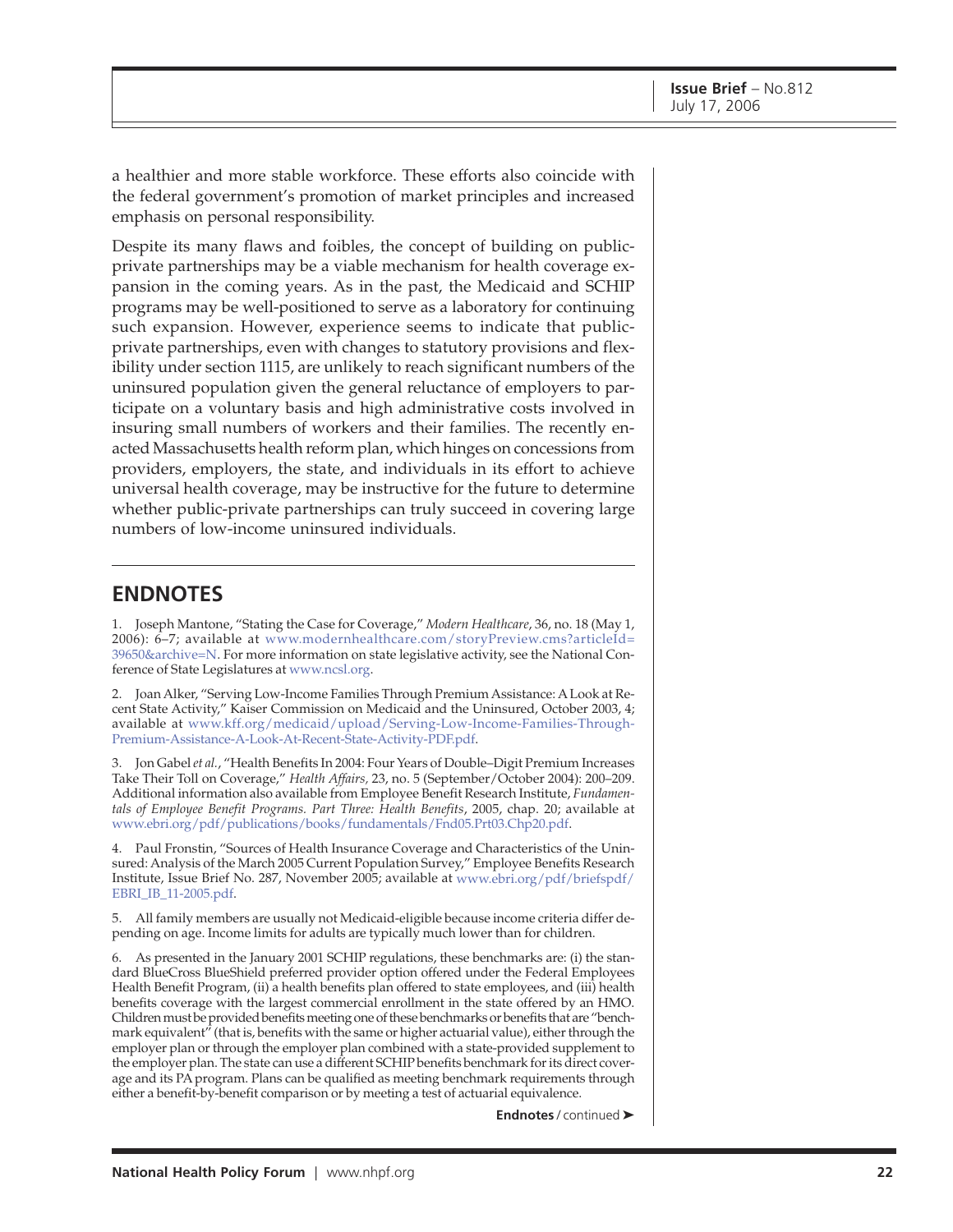#### **Endnotes** / continued

7. HCFA originally required that employers contribute a minimum of 60 percent toward the cost of dependent (children's) coverage to participate in premium assistance. Most states felt that this created a significant barrier to employer participation. As a result, the final SCHIP regulation eliminated this requirement.

8. Mississippi, South Dakota, and Wyoming were also approved to operate premium assistance under their SCHIP state plans but never implemented their programs.

9. Virginia also operates a HIPP program for lower-income Medicaid populations.

10. It should be noted that premium assistance is not the main element of most section 1115 waivers. Many waivers expand coverage in public programs well beyond the premium assistance component or without using premium assistance at all.

11. The Deficit Reduction Act of 2005 prohibits any new waivers using SCHIP funds to cover childless adults.

12. Massachusetts and Wisconsin received approval from HCFA for section 1115 demonstration projects that included premium assistance components in 1997–1998, and New Jersey followed suit in 2001.

13. The state must ensure that all plans provide well-baby and well-child care and emergency services. The state must also reimburse families for immunizations provided if they are not covered by the ESI plan.

14. Alker, "Serving Low-Income Families through Premium Assistance."

15. Centers for Medicare & Medicaid Services (CMS), "Special Terms and Conditions: State of Arkansas," February 28, 2006; available at [www.cms.hhs.gov/MedicaidStWaivProgDemoPGI/](http://www.cms.hhs.gov/MedicaidStWaivProgDemoPGI/downloads/ArkansasHIFA1115.zip) downloads/ArkansasHIFA1115.zip.

16. Cynthia Shirk, "The Premium Assistance Toolbox for States," prepared for the National Academy for State Health Policy (NASHP), October 2004; available at [www.patoolbox.org.](http://www.patoolbox.org)

17. Isabel Friedenzohn, "Profiles in Coverage: Pennsylvania's HIPP Program," AcademyHealth State Coverage Initiatives, April 2004; available at [www.statecoverage.net/](http://www.statecoverage.net/pennsylvaniaprofile2.htm) pennsylvaniaprofile2.htm.

18. Alker, "Premium Assistance Programs: How Are They Financed and Do States Save Money?" Kaiser Commission on Medicaid and the Uninsured, October 2005; available at [www.kff.org/medicaid/upload/Premium-Assistance-Programs-How-are-they-Financed](http://www.kff.org/medicaid/upload/Premium-Assistance-Programs-How-are-they-Financed-and-do-States-Save-Money-Issue-Brief.pdf)and[-do-States-Save-Money-Issue-Brief.pdf.](http://www.kff.org/medicaid/upload/Premium-Assistance-Programs-How-are-they-Financed-and-do-States-Save-Money-Issue-Brief.pdf)

19. Alker, "Serving Low-Income Families through Premium Assistance."

20. Ed Neuschler and Rick Curtis, "Premium Assistance: What Works? What Doesn't?" Institute for Health Policy Solutions, April 2003; available at [www.ihps.org/pubs/](http://www.ihps.org/pubs/2003_Apr_PA_What_Works.shtml) 2003\_Apr\_PA\_What\_Works.shtml.

21. Shirk, "The Premium Assistance Toolbox for States."

22. "The Uninsured: A Primer," Kaiser Commission on Medicaid and the Uninsured, January 2006; available at [www.kff.org/uninsured/upload/7451.pdf.](http://www.kff.org/uninsured/upload/7451.pdf)

23. Bowen Garrett, Len M. Nichols, and Emily K. Greenman, "Workers Without Health Insurance: Who Are They and How Can Policy Reach Them?" Community Voices, May 1, 2001; available at [www.communityvoices.org/Uploads/4c2xne45g5ezjq45414wni55\\_](http://www.communityvoices.org/Uploads/4c2xne45g5ezjq45414wni55_20020826102930.pdf) 20020826102930.pdf.

24. Bowen Garrett, "Employer-Sponsored Health Insurance: Coverage, Sponsorship, Eligibility, and Participation Patterns in 2001," Kaiser Commission on Medicaid and the Uninsured, [July 2004; available at www.kff.org/uninsured/upload/Employer-Sponsored-Health-Insur](http://www.kff.org/uninsured/upload/Employer-Sponsored-Health-Insurance-Coverage-Sponsorship-Eligibility-and-Participation-Patterns-in-2001-Full-Report.pdf)ance-Coverage-Sponsorship-Eligibility-and-Participation-Patterns-in-2001-Full-Report.pdf.

25. States may apply certain exceptions to this rule, for example, when coverage has been lost because a parent changed jobs or is unaffordable.

**Endnotes** / continued ➤